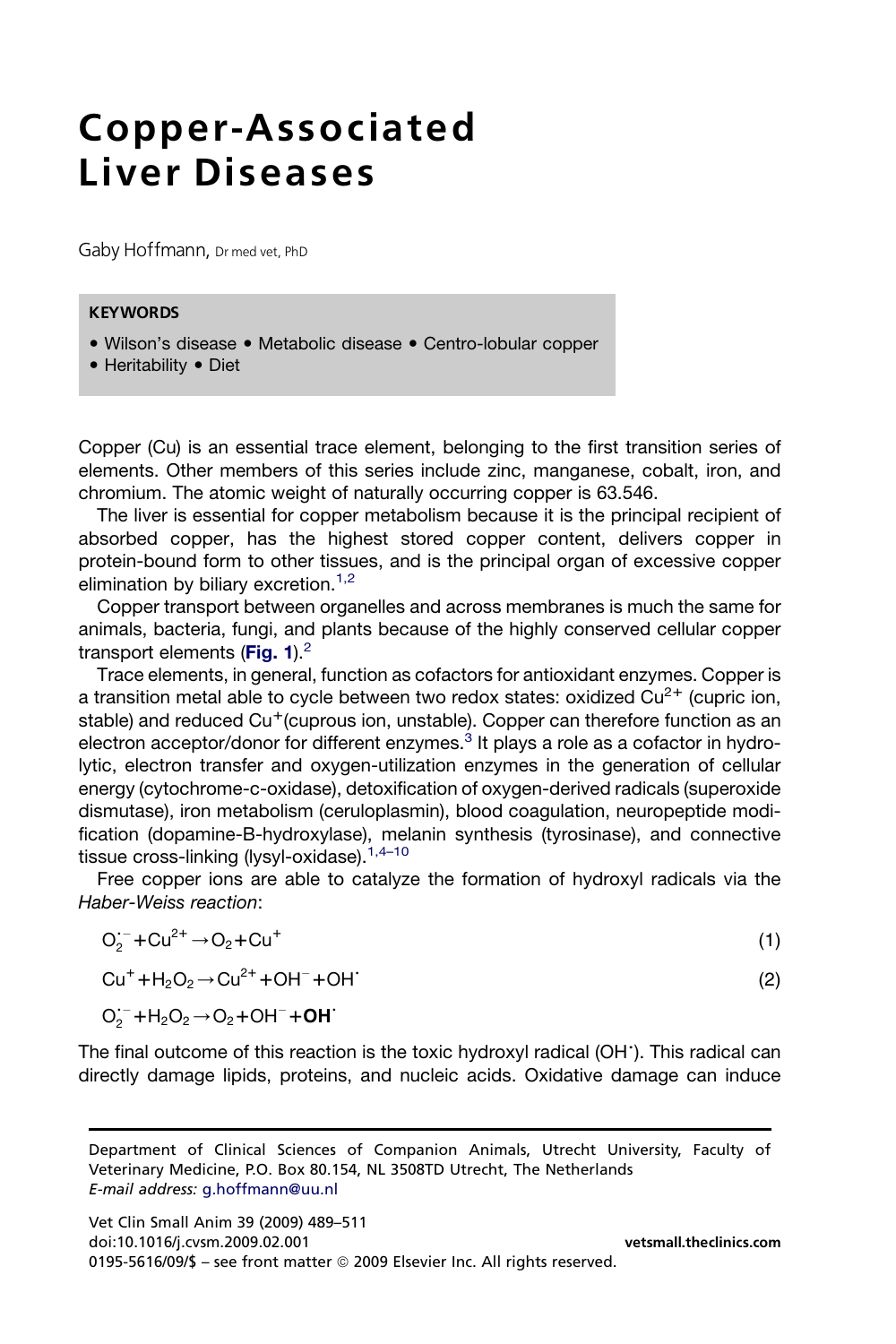<span id="page-1-0"></span>

Fig. 1. Copper trafficking within the cell. Several intracellular pathways are involved in normal hepatic copper metabolism. Because of a high potential for oxidative damage, no free copper is present within the cell. Excessive copper is excreted into bile after interaction with COMMD1. CTR1, copper transporter 1; COX17, CCS, ATOX1, SCO, target-specific copper transporters; ATP7A, Menkes disease protein; ATP7B, Wilson's disease protein; SOD1, superoxide-dismutase 1; COX, cytochrome c oxidase; MURR1 = COMMD1, copper metabolism murr1 domain-containing protein 1, associated with copper toxicosis in Bedlington terriers; DMT1, divalent metal transporter 1; XIAP, X-linked inhibitor of apoptosis; GSH, glutathion. (Data from Refs.[14,16,22,40,45,73–99](#page-17-0)).

inflammation, which ultimately can lead to liver damage. Oxidative stress affects transcription factors, resulting in deregulated gene expressions. In addition, oxidative stress is a major inducer of cytokine production in macrophages and other cells, of which profibrotic cytokines favor the production of collagen.<sup>[3,5,11,12](#page-17-0)</sup>

Normal liver copper concentrations in dogs are higher than in people, mice, and rats.

The daily food intake of copper is about 14 to 15 mg/kg dry weight food in dogs, but considerable variation can be found between brands. Copper is present in vegetables, fruits, grains, nuts, meat, seafood, and drinking water, but to obtain copper concentrations in the above range, copper is commonly added to commercial dog food. Forty percent to 60% of ingested copper is absorbed across the apical membrane of the mucosa of the upper small intestine. The remaining copper leaves the body unabsorbed in feces.<sup>11</sup>

Two proteins are thought to be responsible for the absorption of dietary copper: the divalent metal transporter 1 (DMT1) and the copper transporter 1 (Ctr1). DMT1 transports copper ( $Cu^{2+}$ ) directly from copper in the diet. Ctr1 is a transporter of  $Cu^{+}$ , which is reduced by endogenous plasma membrane reductases and dietary components such as ascorbate.<sup>[3](#page-17-0)</sup> In the bloodstream, copper is bound to albumin (not specific binding), ceruloplasmin or transcuprein (specific binding). Within 2 to 6 hours of absorption, copper from blood enters the liver and the kidneys. In the liver, copper is immediately bound by intracellular chaperones, which are target-specific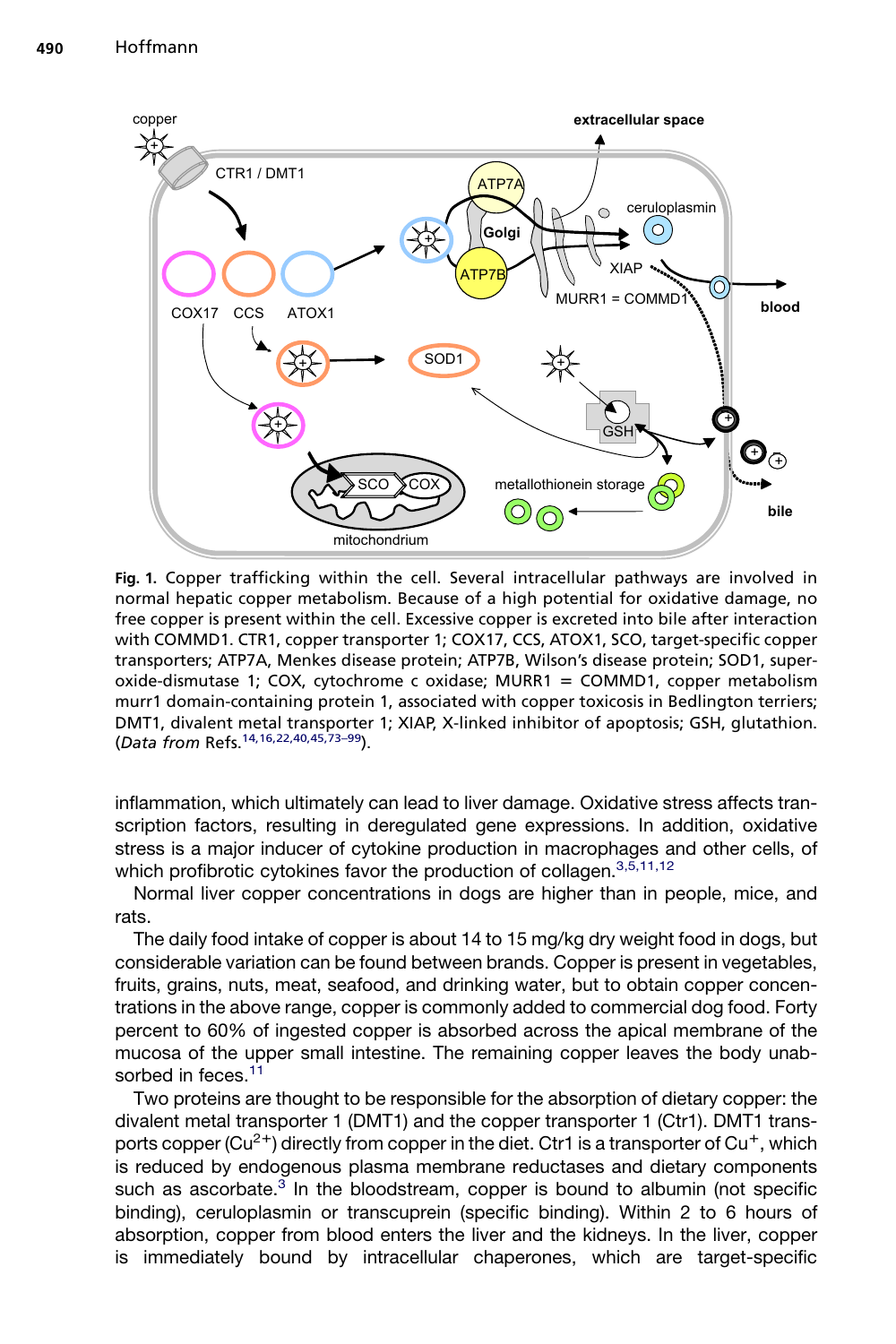transporter proteins. These chaperones deliver copper to specific intracellular target molecules. In a second step, after 4 hours or more, copper is exported from the liver cell by the copper-transporting ATPase, ATP7A, re-enters the blood stream, and is delivered to other organs. $1,3,13-16$ 

### COPPER STORAGE DISORDERS IN HUMANS

Wilson's disease (Online Mendelian Inheritance in Man [OMIM] 277,900) and Menkes disease (OMIM 309,400) are autosomal recessive inherited copper storage disorders. Wilson's disease is the most completely characterized disorder of copper toxicity in humans. Patients with this disorder accumulate copper in various tissues, particularly the liver and brain and, in small amounts, in the cornea and kidney. Reduction or absence of ATP7B-gene expression in these patients reduces the rate of incorporation of copper into ceruloplasmin, and reduces biliary excretion of copper. Progressive hepatic copper accumulation, liver cirrhosis, and basal ganglia degeneration ensue. Ocular accumulation of copper leads to a typical circumferential corneal pigmentation, known as Kayser-Fleisher rings. In the blood, ceruloplasmin concentrations are reduced and nonceruloplasmin-copper is greatly increased.

Other disorders of copper metabolism in humans include Indian childhood cirrhosis and non-Indian childhood cirrhosis (Endemic Tyrolean infantile cirrhosis [OMIM 215,600] and idiopathic copper toxicosis). These disorders of copper toxicity resemble Wilson's disease phenotypically. However, their genetic background is still unsolved, although a complex etiology is suggested, with influencing factors from the environment, such as high copper intake.<sup>[1,2,6,9](#page-17-0)</sup>

Furthermore, copper is involved in a number of diseases without known impact on the pathogenesis, including Parkinson's disease, Alzheimer's disease, and Prion diseases. $17-21$ 

#### COPPER STORAGE DISORDERS IN MICE, RAT, AND SHEEP

The toxic milk mouse and the Long-Evans Cinnamon rat (LEC-rat) were the first animal models used to study Wilson's disease with both models having many features in common with their human counterpart. In these animals, mutations in the ATP7B gene lead to copper accumulation in the liver and progressive inflammation and cirrhosis.[12,15](#page-17-0)

North Ronaldsay sheep, with an unknown abnormality of copper metabolism, develop liver cirrhosis comparable to idiopathic copper toxicosis in people owing to copper-induced increased lysosomal activity and hepatic stellate cell activation.<sup>[22](#page-18-0)</sup>

#### COPPER-ASSOCIATED CHRONIC HEPATITIS

Hepatic copper accumulation can result from increased uptake of copper, primary defects in hepatic copper metabolism, or from altered biliary excretion of copper. Toxicity of copper is dependent upon the molecular association and subcellular localization of molecules as well as their total concentration in tissue. In inherited copper storage disorders, copper accumulation is always localized centrolobularly. This is the case in Bedlington terrier copper toxicosis, Wilson's disease in humans, and liver disease in LEC-rats. In contrast to primary copper storage disorders, secondary copper loading of liver cells during cholestasis or cholatestasis, copper is mainly restricted to the periportal parenchyma.<sup>[16,23](#page-17-0)</sup>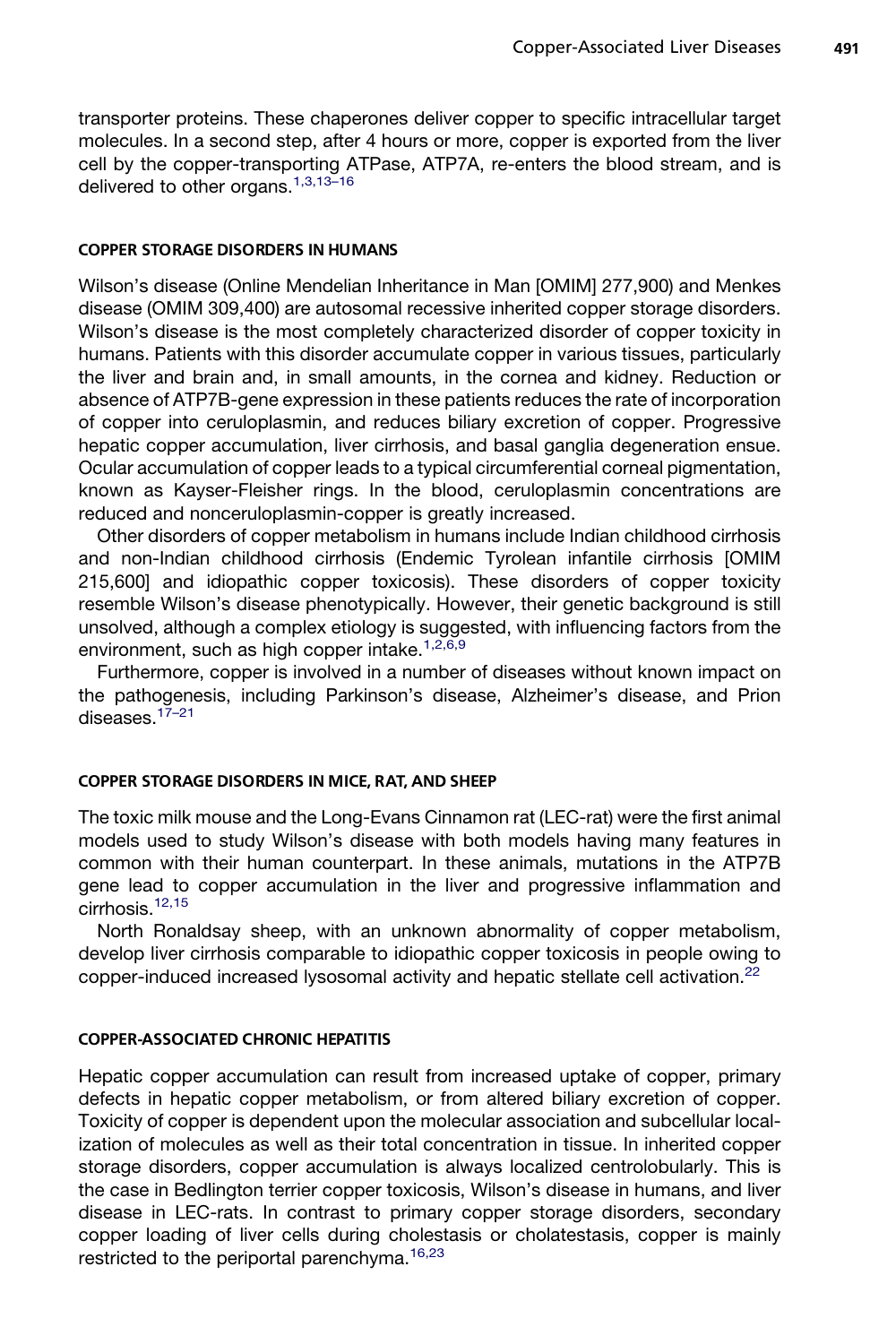# Copper-Associated Chronic Hepatitis in Dogs

In the Bedlington terrier, inherited copper toxicosis is a well-described disease. In this breed a deletion of exon 2 in the COMMD1 gene (previously called MURR1) causes accumulation of copper in hepatocytes, resulting in chronic hepatitis. $24-26$  Moreover, hepatic copper storage and associated hepatitis are breed associated in the West Highland white terrier, Skye terrier, Doberman pincher, Dalmatian, and Labrador retriever.[12,27–32](#page-17-0)

The average canine liver copper concentration is 200 to 400 ppm (ppm =  $\mu$ g/g = mg/kg) per dry weight (dw) of liver tissue.<sup>28-31,33,34</sup> Hepatic copper concentrations in affected dogs of breeds with primary copper storage disease vary between individual animals and between breeds from 600 to above 2200 ppm (Table 1).

# CLINICAL SIGNS AND LABORATORY RESULTS IN DOGS WITH COPPER-ASSOCIATED CHRONIC HEPATITIS

Dogs with hepatic copper accumulation can appear normal over years before developing clinical signs late in disease, although copper may begin to accumulate by 5 to 6 months of age. One investigator followed dogs with the COMMD1 deletion from birth to 3 years of age, and found excessive copper accumulated in the liver by 1 year of age, although histologic evidence of hepatitis did not occur before affected dogs were 2 years old (R. Favier, 2005, personal communication). Therefore, dogs with inherited copper storage disorders appear to be subject to a prolonged period of several years between severe accumulation of copper and development of histologic signs of inflammation, as well as between the consolidation of histologic signs of inflammation and recognition of clinical signs of disease.

With the exception of hemolysis from copper release into blood, which is only described for Bedlington terriers, symptoms of the disease are all nonspecific, resulting from liver dysfunction. The clinical signs may start with a mild decrease in activity or appetite. In most cases, owners will recognize these intermittent signs only with retrospect. Over weeks to months, dogs may vacillate between periods of decreased activity and periods of normal behavior. After months to years, symptoms become more prominent, and may include salivation with intermittent vomiting and nausea. Polyuria and polydipsia, icterus, diarrhea, and ascites may develop in advanced disease ([Box 1](#page-4-0)).

| Table 1<br>Normal range of liver copper concentrations in dogs |                    |      |                                            |            |           |  |  |  |  |  |
|----------------------------------------------------------------|--------------------|------|--------------------------------------------|------------|-----------|--|--|--|--|--|
| Range,<br>ppm dw                                               | Reference<br>Range | Dogs | <b>Breed</b>                               | Method     | Reference |  |  |  |  |  |
| 120-304                                                        | $<$ 400            | 6    | Labrador retriever                         | <b>NAA</b> | 28        |  |  |  |  |  |
| 100-700                                                        | $197 + 113$        | 13   | Doberman pinschers                         | <b>NAA</b> | 30        |  |  |  |  |  |
| $91 - 358$                                                     | $206 + 56$         | 22   | <b>Bedlington terriers</b>                 | SP         | 31        |  |  |  |  |  |
| 94-270                                                         | $190 + 56$         | 15   | mixed breed dogs                           | SP         | 31        |  |  |  |  |  |
| 60-270                                                         | $155 + 66$         | 13   | mixed breed dogs                           | SP         | 30        |  |  |  |  |  |
| 38-650                                                         | $156 + 119$        | 37   | 5 mixed breed dogs<br>+ 32 pure breed dogs | SP         | 34        |  |  |  |  |  |

Abbreviations: NAA, neutron activation analysis; ppm, parts per million (ppm equals  $\mu q/q$ , as well as mg/kg); SP, spectroscopy.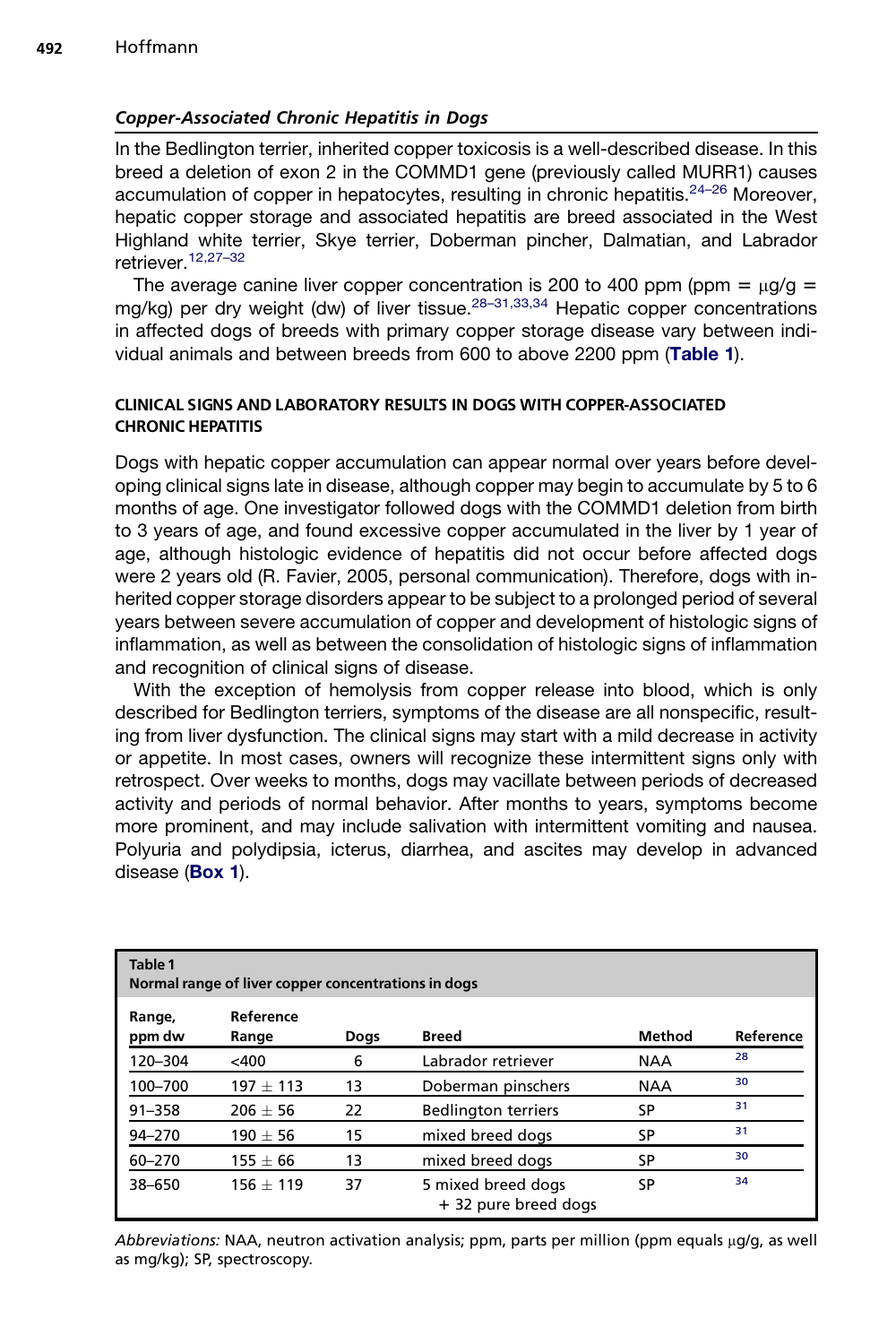<span id="page-4-0"></span>

| Box 1<br>Clinical signs of copper-associated chronic hepatitis in dogs |
|------------------------------------------------------------------------|
| Exercise intolerance                                                   |
| Depression                                                             |
| Anorexia                                                               |
| Vomiting                                                               |
| Weight loss                                                            |
| Polyuria/Polydipsia                                                    |
| <b>Icterus</b>                                                         |
| Diarrhea                                                               |
| Ascites                                                                |
| Salivation                                                             |
| Nonspecific clinical signs of copper-associated chronic hepatitis.     |

Findings on routine serum biochemical analyses include a greater relative increase in ALT (alanine aminotransferase) activity than ALP (alkaline phosphatase), suggesting primary hepatocellular liver disease.

# **DIAGNOSIS**

Histopathologic evaluation of liver tissue is currently the only means of diagnosis of copper-associated hepatitis. Two or more liver biopsies, taken with a large-core needle (14 gauge), are a required minimum to evaluate liver tissue and determine copper toxicosis quantitatively or semi-quantitatively. Liver biopsy samples containing more than 6 to 8 portal triads are considered adequate for histologic diagnosis of human liver disease.[35](#page-18-0) From reports comparing different biopsy techniques in dogs, relatively large-sized biopsies of the liver are required for accurate diagnosis (14 gauge, 1.8-mm diameter, 1-cm length).[35–39](#page-18-0) To avoid puncture of adjacent organs, such as the gallbladder, stomach or intestine, the patient should be fasted for 12 hours before the procedure. In people with liver disease, significant hemorrhage after biopsy occurs in approximately 0.2% of patients.<sup>[16,35](#page-17-0)</sup>

The typical magnitude and localization of copper within zone 3 within the liver lobule (centrolobular) are characteristics of primary copper storage disease.<sup>[28,40,41](#page-18-0)</sup> Copper accumulates in hepatocytes, and results in hepatocellular inflammation with copper-laden macrophages and chronic hepatitis. The chronic hepatitis is characterized by hepatocellular apoptosis, necrosis, regeneration, and fibrosis, as well as an inflammatory infiltrate, which can be mononuclear or mixed. Fibrosis is part of the histopathologic definition of chronic hepatitis but may appear delayed in the disease process. Cirrhosis results as the end stage of the disease.<sup>[42](#page-19-0)</sup>

#### COPPER ASSESSMENT

Copper concentrations in liver tissue can be measured quantitatively by irradiation of small biopsies and measurement of the induced Cu radioactivity in small pieces of liver (2 mg of tissue), or by spectrophotometric methods on fresh frozen liver (1 to 2 g of tissue needed). For the latter method, formalin-fixed tissue can be submitted, but measurement of copper concentrations in wet weight liver tissue is not recommended,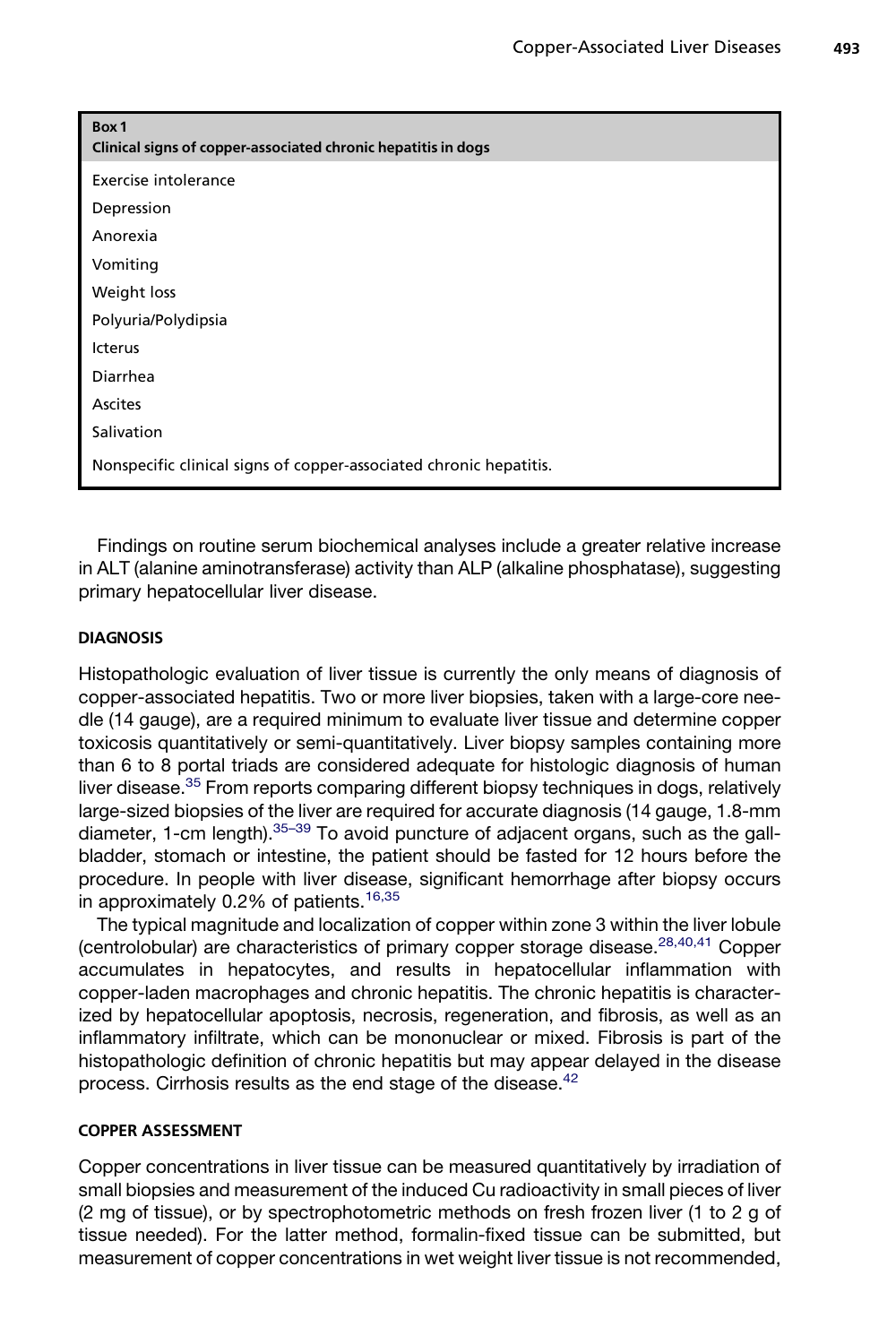especially in marginally elevated copper concentrations, because the reference ranges for copper are established on dry tissue basis. Alternatively, histochemical stains, such as rubeanic acid and rhodanine, are recommended to evaluate liver tissue semiquantitatively for copper. These stains consistently detect copper in liver biopsy specimens when amounts exceed the normal limit of 400  $\mu$ g/g dw. It has been suggested that rhodanine demonstrates the protein to which copper binds rather than the copper itself.<sup>43</sup>

A histochemical grading system for evaluation of liver tissue stained with rhodanine for semiquantitative evaluation of hepatic copper concentrations in Bedlington terriers was developed by Johnson and colleagues.<sup>[44](#page-19-0)</sup> The same grading system was applied for assessment of semiquantitative copper scores in rubeanic acid (dithio-oxamide)– stained liver tissue of Bedlington terriers, Doberman pinchers, and Labrador retrievers.  $28,44-46$  In a grading scale of 0 to 5, with 0 having no copper, scores above 2 are considered abnormal in both staining methods (Fig. 2).

Further staining methods, which have been applied for detection of copper include Timm's silver stain, cresyl-violet, dithizone, and orcein for copper-associated



Fig. 2.  $(A, B)$  A histochemical grading system for evaluation of canine liver tissue stained with rhodanine or rubeanic acid. Copper scores above 2 are considered abnormal. Histology slides of  $3\text{-}\mu\text{m}$  thickness of liver tissue from dogs stained with rubeanic acid for copper are shown as example. (Courtesy of T.S.G.A.M van den Ingh, TCCI Consultancy BV, Utrecht, The Netherlands.)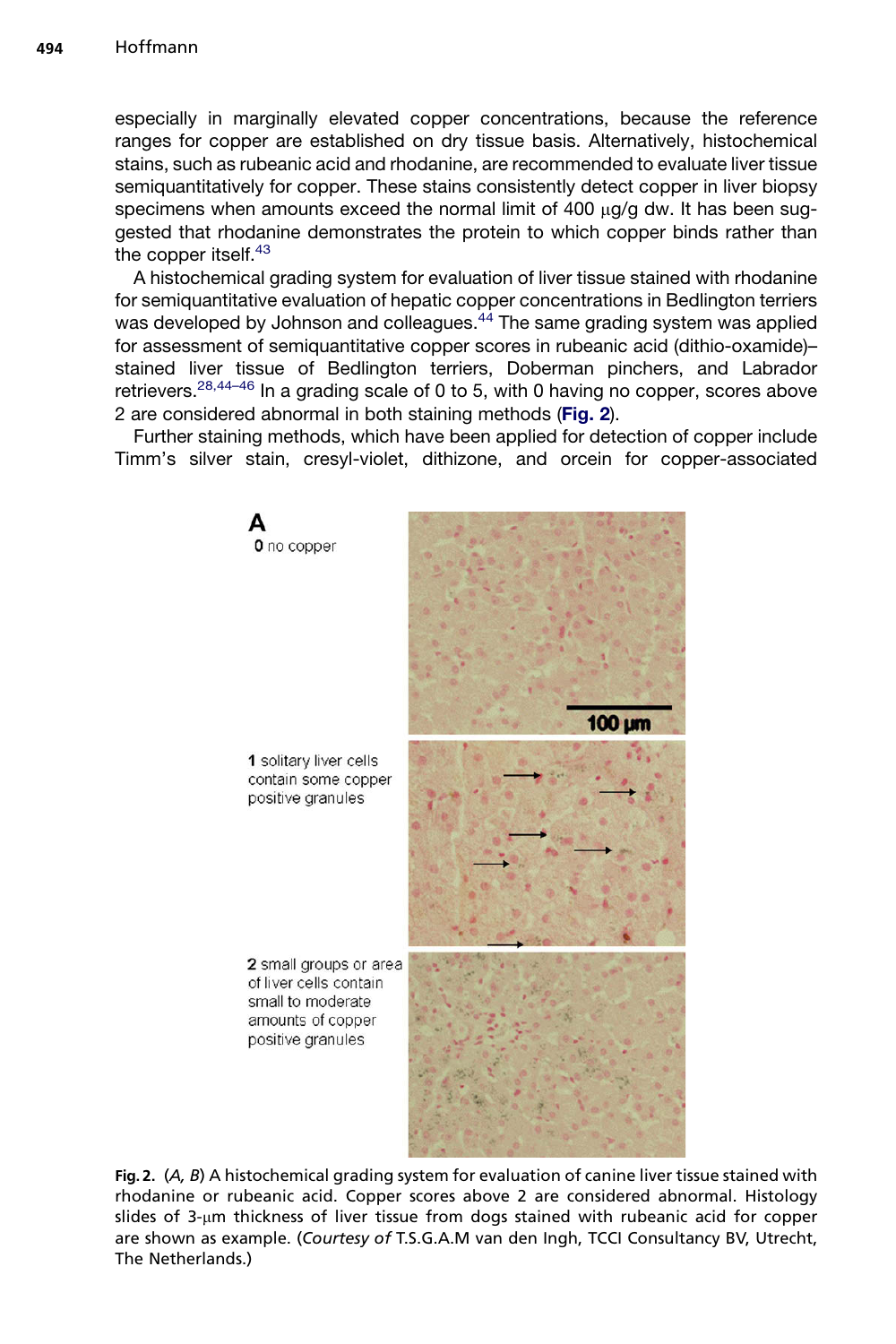

#### Fig. 2. (continued)

protein.<sup>47</sup> These staining methods have not been established for detection of copper in pets, and no grading system is available for veterinary use ([Table 2](#page-7-0)).

#### COPPER ACCUMULATION SECONDARY TO CHOLESTASIS IN DOGS

Copper may accumulate in the liver secondary to cholestatic liver diseases. Because of defective copper excretion in the bile, cholestatic liver diseases often result in copper accumulation in the periportal areas. The accumulation occurs in hepatocytes. The magnitude of copper accumulation from cholestasis is not as high as that found in dogs with inherited copper storage disorders. In a review of 17 liver biopsies from breeds not identified to be affected by inherited copper-associated liver disease, the mean copper concentration was 984  $\mu$ g/g dry weight liver.<sup>[34](#page-18-0)</sup> Another study revealed that 31 or higher histochemical detection of copper in the central area of the liver lobule indicates a primary copper storage disease.<sup>[42,45](#page-19-0)</sup> In their study, Spee and colleagues<sup>[42](#page-19-0)</sup> were able to find distinction criteria to determine whether copper accumulation is primary or secondary to hepatitis by comparison of liver biopsies from Bedlington terriers with copper toxicosis with those harvested from non–copperassociated breeds diagnosed with severe chronic hepatitis, and dogs with chronic extrahepatic cholestasis. Copper metabolism was analyzed using histochemical staining and quantitative reverse transcriptase polymerase chain reaction (RT-PCR) by comparison of the gene expressions of *ATOX1*, *COX17*, *ATP7A*, *ATP7B*, *CP*, *MT1A*, *COMMD1*, and *XIAP*. Oxidative stress was measured by determining GSH/ GSSG ratios and gene-expression (*SOD1*, *CAT*, *GSHS*, *GPX1*, *CCS*, *p27KIP*, *Bcl-2*).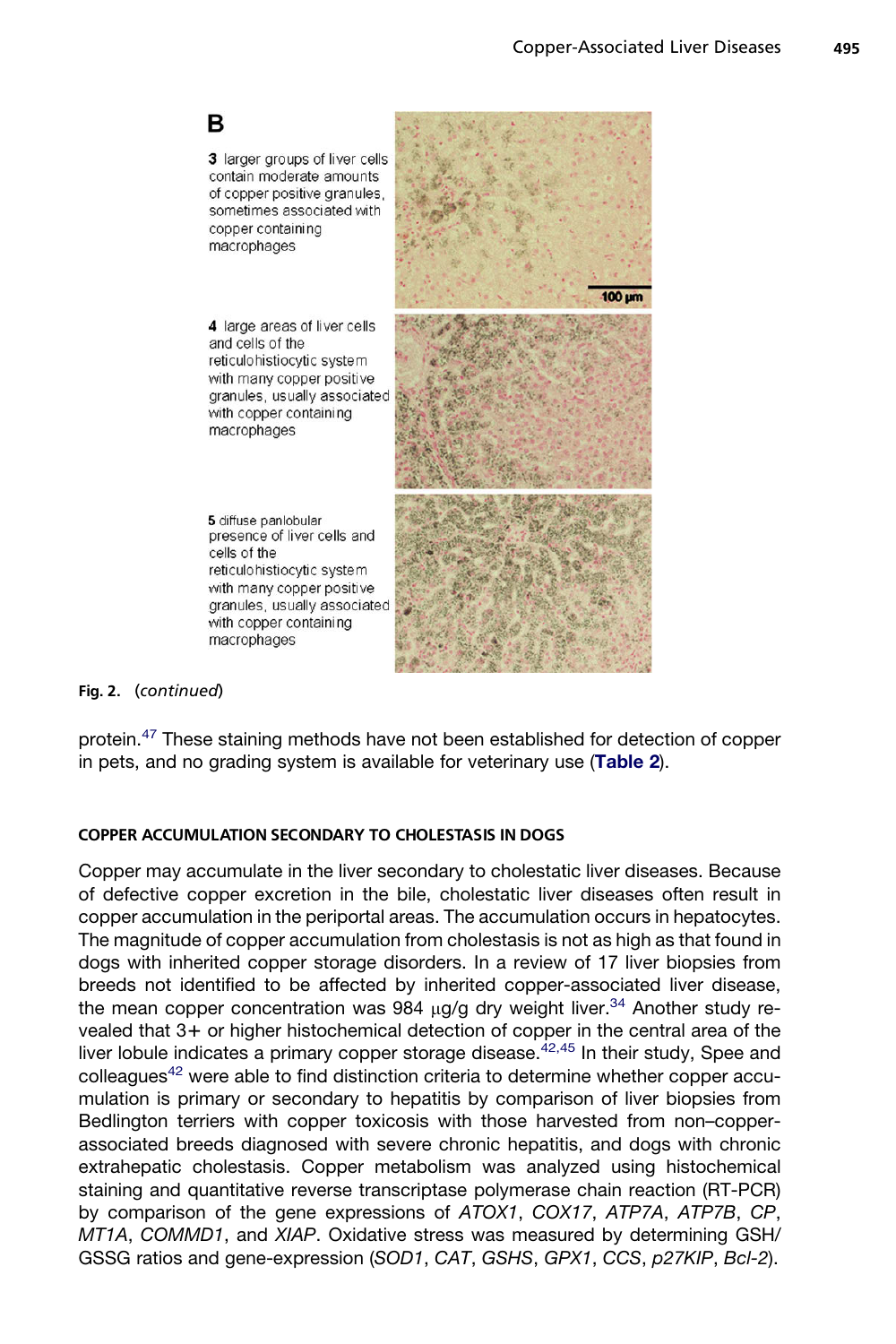<span id="page-7-0"></span>

| Table 2                                     |                           |                     |
|---------------------------------------------|---------------------------|---------------------|
| Staining methods for copper in liver tissue |                           |                     |
|                                             |                           |                     |
|                                             | <b>Grading System for</b> |                     |
| <b>Staining Method</b>                      | <b>Veterinary Use</b>     | <b>Copper Color</b> |
| Rhodanine                                   | Yes                       | Red to red-yellow   |
| Rubeanic acid (dithiooxamide)               | Yes                       | Deep blue to black  |
| Timms silver stain                          | No                        | <b>Black</b>        |
| Orcein                                      | No                        | <b>Black</b>        |

#### BEDLINGTON TERRIER

In 1975, hepatic copper toxicity was first described in Bedlington terriers. $48$  It was subsequently shown that affected Bedlington terriers have an inherited autosomal recessive defect of the *MURR1* gene, which was renamed to *COMMD1* (copper metabolism murr1 domain–containing protein 1). The extent of hepatic damage tends to parallel the increasing hepatic copper concentrations, which occur from decreased copper excretion into bile in *COMMD1-*deficient liver cells. The accumulated copper in liver tissue is seen as dense granules in lysosomes and occurs mainly in the centrolobular region of the liver. The histologic changes extend from focal necrosis to chronic hepatitis, which may ultimately lead to cirrhosis. In some cases, acute hepatic necrosis, copper-associated hemolytic anemia, and acute liver failure may occur. Female and male dogs are equally affected.

Copper toxicosis in Bedlington terriers ([Fig. 3](#page-8-0)) can clinically be divided into three stages ([Table 3](#page-8-0)). In the first stage, hepatic copper concentrations increase from 400 to 1500 ppm dw. Copper accumulation initially occurs in zone 3 of liver lobule (centrolobular hepatocytes). This stage remains clinically silent. A liver biopsy will reveal increased concentrations of copper but the histologic structure of the liver appears normal.

In the second stage, copper concentrations increase further into a range of 1500 to 2000 ppm dw. Histologically, copper accumulation is also found in zones 2 and 1 (midzonal and periportal hepatocytes). A liver biopsy will reveal inflammation with centrilobular mixed cell foci, containing necrotic hepatocytes, lymphocytes, plasma cells, neutrophils, and copper-laden macrophages. In the most advanced stage, dogs become clinically ill. Copper concentrations may exceed 2000 ppm dw and histology reveals hepatitis and cirrhosis. Cholestasis and bile duct proliferation occur along with fibrosis probably because of compression exerted on bile ducts in a distorted fibrotic liver and/or a cytokine-induced proliferation of bile ducts. 31,48-58

Homozygous affected dogs have the highest copper concentrations. Heterozygous carrier dogs generally have an increase in copper concentrations until the age of 6 to 9 months before concentrations fall back to within the normal range.

The disease can be diagnosed by copper measurement in liver biopsies, as well as with genetic testing. Estimates of the incidence of copper toxicosis in Bedlington terriers varied from 34% to 66% between countries before genetic testing became available. Genetic assays investigate the presence of a particular microsatellite marker, which is in linkage disequilibrium with the COMMD1 mutation, or they detect the deletion of exon 2 of *COMMD1* directly.

#### DOBERMAN PINSCHER

Copper-associated hepatitis in Dobermans almost exclusively affects female dogs. In young dogs (1 to 3 years), increased serum ALT, centrolobular copper accumulation,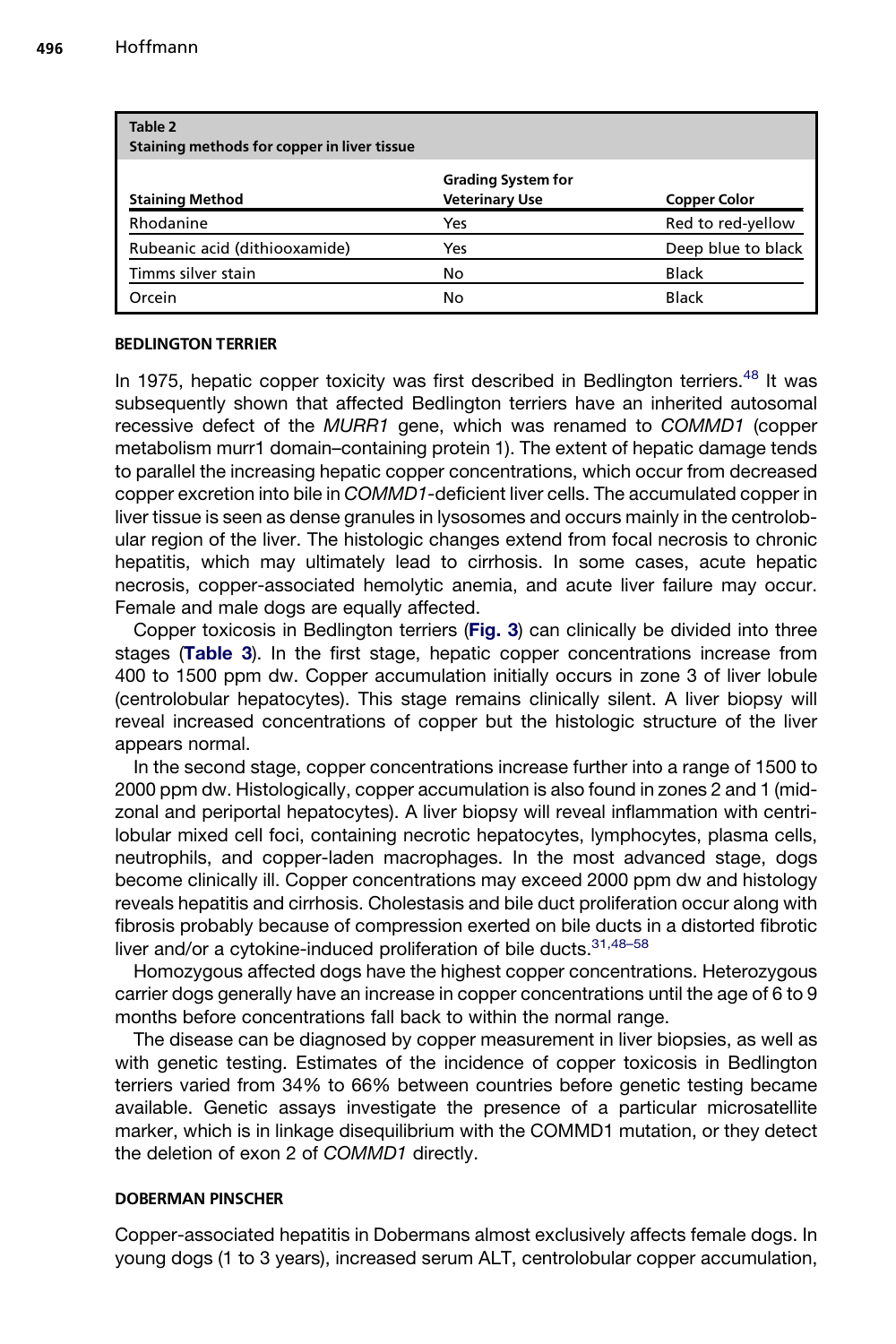<span id="page-8-0"></span>

Fig. 3. Bedlington terrier with copper toxicosis. (Courtesy of Jan Rothuizen, DVM, PhD, Utrecht, The Netherlands.)

and subclinical hepatitis occur. Clinical evidence of liver disease usually begins around 4 to 7 years of age with chronic hepatitis and cirrhosis. Copper appears to be associated with the disease, because recent studies suggest that copper is often increased before the development of clinical hepatitis. Furthermore, copper excretion studies reveal decreased biliary Cu excretion in affected Doberman pinschers. Moreover, copper chelator (penicillamine) therapy in subclinical dogs normalized copper concentrations with improvement in the grade of histologic damage. $59$ 

| Table 3<br><b>Stages of copper toxicosis in Bedlington terriers</b> |                   |                                                          |                          |  |  |  |  |  |
|---------------------------------------------------------------------|-------------------|----------------------------------------------------------|--------------------------|--|--|--|--|--|
| Stage                                                               | Clinics           | Copper                                                   | Liver Histology          |  |  |  |  |  |
|                                                                     | No clinical signs | Copper in zone 3<br>(centrolobular) from<br>400-1500 ppm | Normal liver structure   |  |  |  |  |  |
|                                                                     | No clinical signs | Copper in all zones<br>1500-2000 ppm                     | Inflammation             |  |  |  |  |  |
|                                                                     | Clinical illness  | Copper in all zones<br>$>2000$ ppm dw                    | Inflammation + cirrhosis |  |  |  |  |  |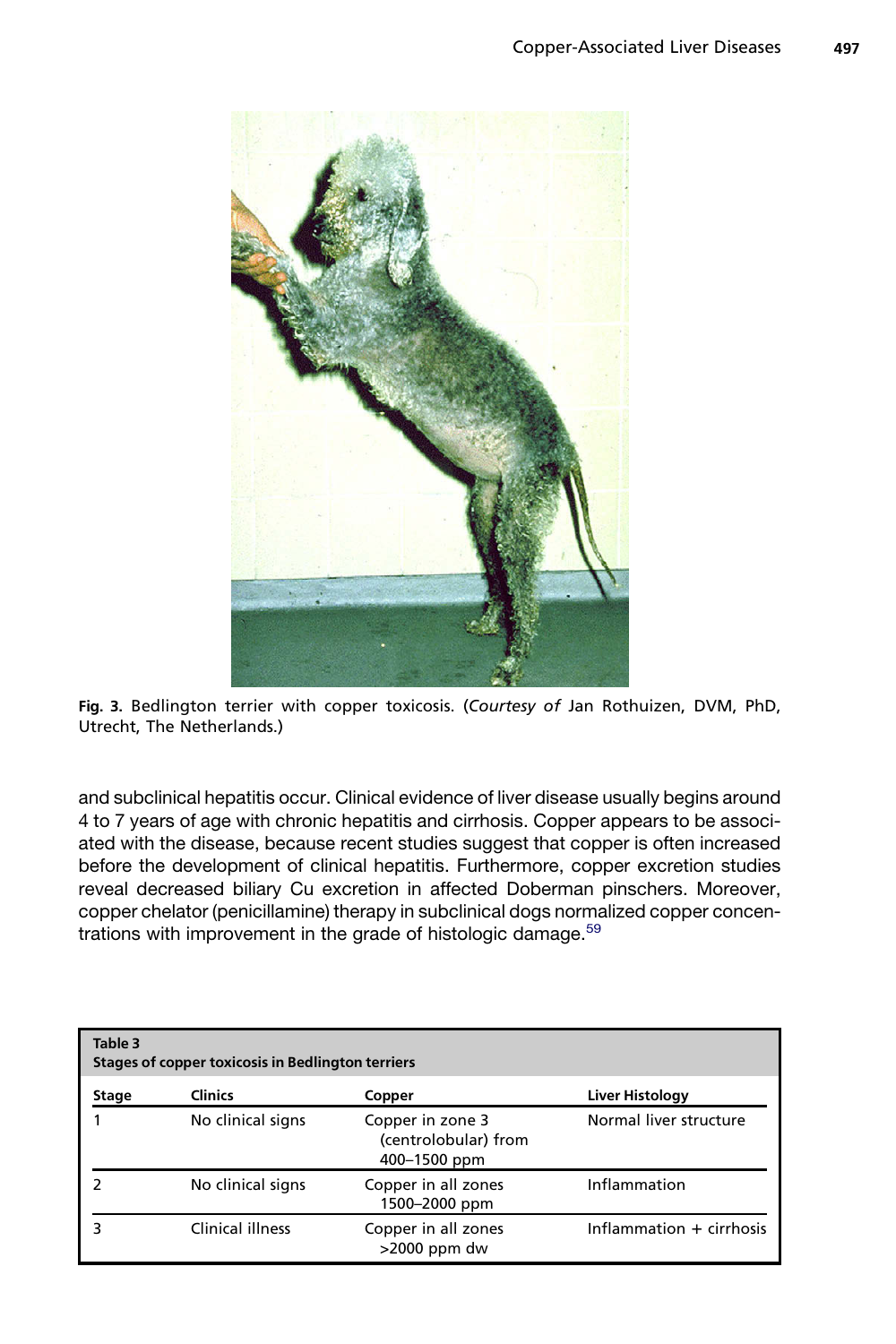# DALMATIAN

In a retrospective study of 10 Dalmatians with copper-associated chronic hepatitis, two of the dogs were related and all presented for gastrointestinal clinical signs.<sup>[32](#page-18-0)</sup> Males were equally affected as females and all dogs had elevated liver enzymes and necro-inflammatory liver changes, as well as centrolobular copper accumulation. In five dogs, hepatic copper concentrations exceeded  $2000 \mu q/d$  dw liver, with several dogs having copper levels as high as those observed in Bedlington terriers.<sup>[32](#page-18-0)</sup>

# WEST HIGHLAND WHITE TERRIER

Affected dogs of this breed were 3 to 7 years of age. Some dogs had elevated hepatic copper concentrations (centrolobular) but no evidence of liver disease, which led to the suspicion that copper was a cause of subsequent chronic hepatitis and cirrhosis. Copper accumulation does not appear to increase with age in the West Highland white terrier, and there is no gender predilection.<sup>[34,60](#page-18-0)</sup> Biliary excretion studies revealed a decreased excretion of radioactive copper in affected dogs.<sup>[61](#page-20-0)</sup>

# SKYE TERRIERS

Cholestasis was the suspected etiology of copper-associated chronic hepatitis and cirrhosis in Skye terriers. The 10 described dogs were 1 to 10 years old. Female and male dogs were equally affected, and presented with intermittent signs of anorexia, vomiting, and ascites. At a terminal stage of the disease, the animals devel-oped jaundice and died.<sup>[27](#page-18-0)</sup>

# LABRADOR RETRIEVER

Chronic hepatitis is reported to be common in this breed and copper accumulation is associated with about 75%, but not all cases of chronic hepatitis. Females are more commonly affected, and generally are presented at around 7 years of age (range 2 to 10 years). Clinical signs are nonspecific and include anorexia, vomiting, and weight loss. Hepatic copper concentrations generally range from 650 to 3000  $\mu$ g/g dw (histologically above 2+ with rubeanic acid staining). The histologic localization of copper in the centrolobular region of the liver lobule is an indicator for primary copper accumulation.[23,28,62](#page-18-0)

# OTHER BREEDS

Publications of other breeds with liver disease ([Table 4](#page-11-0)) associated with copper accumulation include reports of an Anatolian shepherd dog, 6 German shepherd dogs, 11 Keeshonden, and a Boxer.

# **THERAPY**

Diet

The goal of medical therapy is to reduce the absorption of copper and to enhance its excretion. Therefore, diets heavily supplemented with copper and copper-containing vitamin/mineral supplements should be avoided. Foods containing large amounts of copper, such as eggs, liver, shellfish, organ meats, beans/legumes, mushrooms, chocolate, nuts, and cereals should be excluded from the diet.

We have investigated the effects of a low-copper diet and zinc gluconate on hepatic copper accumulation in 21 client-owned Labradors that were related to former dogs affected with copper associated chronic hepatitis and that had been diagnosed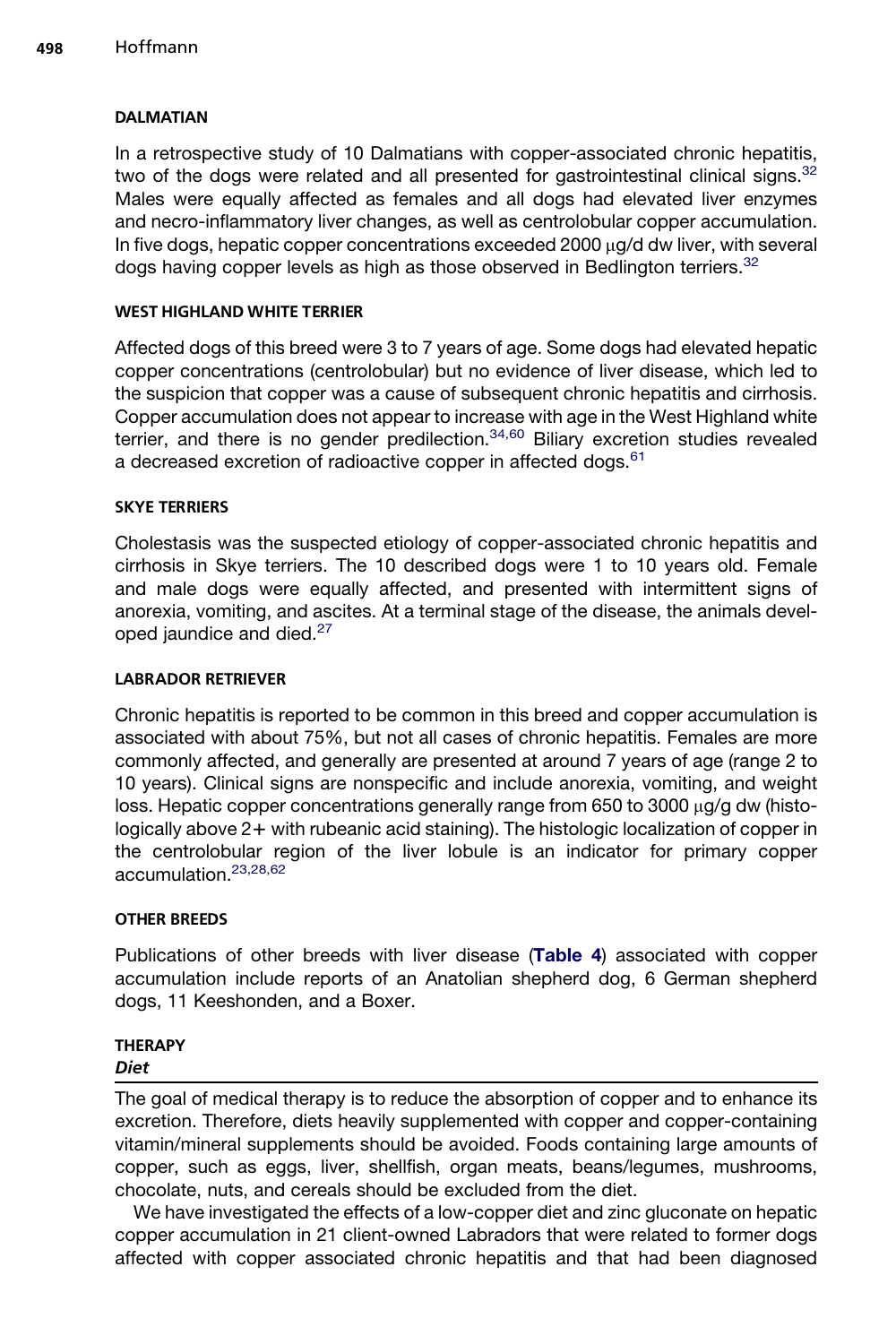with elevated hepatic copper concentrations. We found that feeding of low copper diets to Labradors is effective in reducing hepatic copper concentrations. Hepatic copper concentrations were assessed before and following an average of 8 months and 16 months of treatment. During this time, all dogs were fed exclusively on a low copper diet (hepatic, Royal Canin). In addition, the dogs were assigned to one of two groups in a randomized double-blind manner to receive a supplement of zinc gluconate or a placebo. Hepatic copper concentrations decreased significantly in both groups at control examinations.

#### Chelation

Chelating agents are commonly used to enhance urinary copper excretion. Chelators compete with binding sites for metals and produce a water-soluble complex with copper, which is then excreted into urine or bile. The standard chelating agent for the treatment of copper storage disorders in people and dogs is penicillamine. Another accepted treatment in people is the use of zinc for induction of intestinal metallothionein for chelation of copper and prevention of intestinal uptake of the metal.[55,63–66](#page-19-0)

#### PENICILLAMINE

#### *Recommended dosage*: *10 to 15 mg/kg twice a day orally*

Penicillamine can chelate copper and other metals. The drug leads to mobilization of copper from tissues and promotes copper excretion in urine. Penicillamine also may increase the synthesis of metallothionein, and has anti-inflammatory, immunosuppressive, and antifibrotic effects.[59,67–72](#page-20-0) Lifelong therapy might be required. The drug is effective for the treatment of chronic hepatitis owing to copper accumulation. Adverse effects occur in about 20% of dogs as inappetence, vomiting, and diarrhea. These adverse effects can generally be adverted by mixing the drug with food, and dividing the daily dosage into frequent applications. Side effects reported in people include vitamin-B deficiency from increased urinary loss of pyridoxine, fever, cutaneous eruptions, lupuslike symptoms, lymphadenopathy, cytopenias, and proteinuria. Penicillamine is potentially teratogenic and its use during pregnancy is not recommended. Pet owners should be informed about the potential risks of handling the drug for pregnant women.

Clinical improvement from penicillamine treatment might take weeks to months, and large interindividual variations are observed with respect to the effectiveness of the drug in people, as well as in dogs. Follow-up liver biopsies are generally required to determine if a patient will need long-term therapy. One author described an average detoxification rate of around 900 ppm copper decrease per year during penicillamine treatment in Bedlington terriers.<sup>[55,66](#page-19-0)</sup>

Penicillamine was effective for treatment of Doberman pinschers with copper-asso-ciated subclinical hepatitis.<sup>[59](#page-20-0)</sup> We have tested copper chelation therapy with penicillamine (10 to 15 mg/kg twice daily orally for 3 to 6 months) in Labrador retrievers in a randomized, double blind, placebo-controlled study and found the drug to be effective for the treatment of hepatic copper accumulation in this breed.

#### ZINC

*Recommended dosage*: *200 mg of elemental zinc daily per dog (in divided doses) or 7*.*5 mg elemental zinc/kg twice a day orally*.

Oral zinc is given to reduce copper absorption from the diet. Zinc induces the production of metallothionein in intestinal mucosal cells. Metallothionein is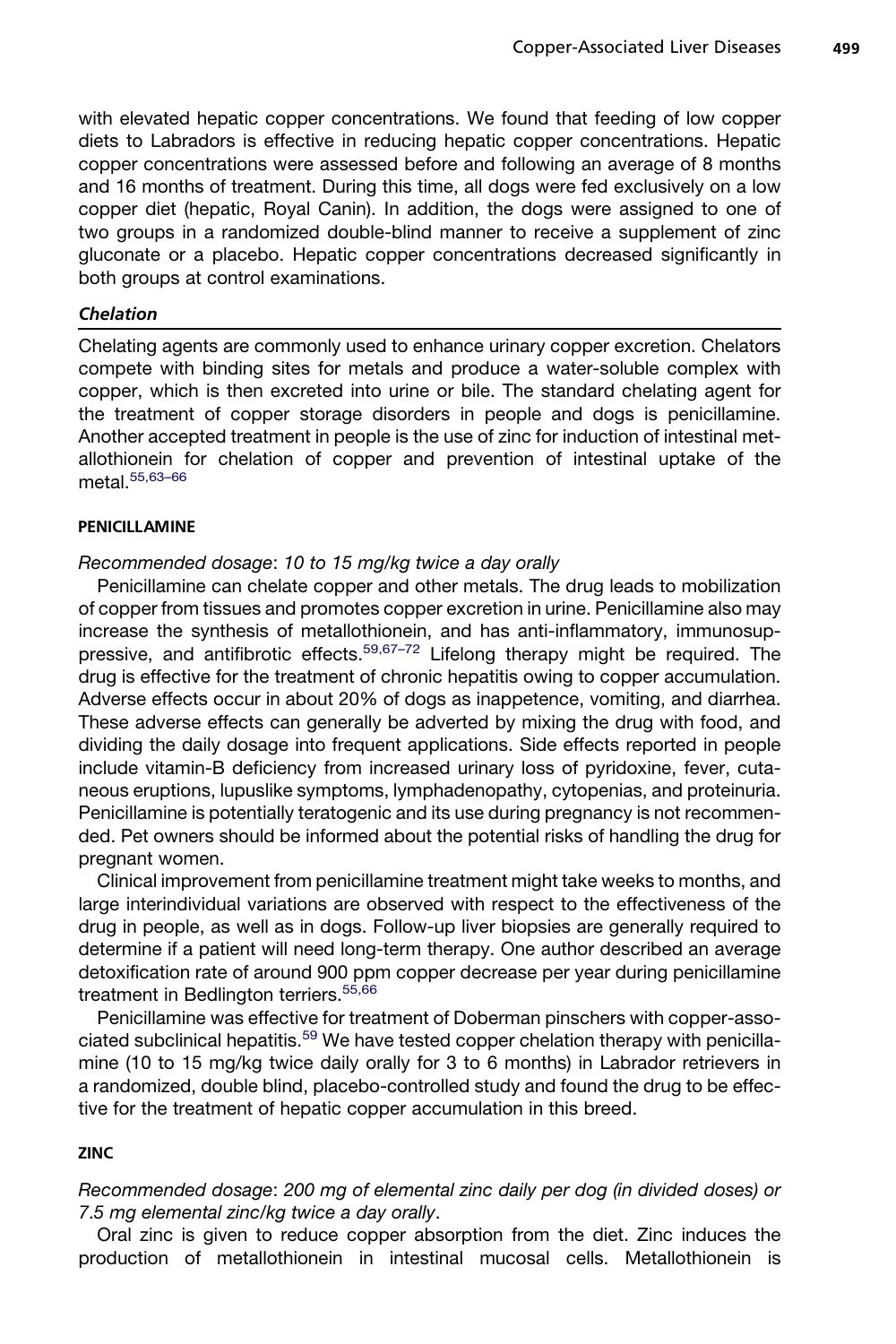005

# <span id="page-11-0"></span>Table 4

# Literature review of copper-associated hepatitis in different dog breeds

| <b>Breed</b>             | No.<br>Dogs | Age         | Gender                | Signs                                                                                                                                                                                                                                  | <b>Liver Enzymes</b>     | Copper<br>(ppm dw)           | <b>Copper Location</b>                                 | Histology                                                                                            | <b>Therapy and Outcome</b>                 | Reference                  |
|--------------------------|-------------|-------------|-----------------------|----------------------------------------------------------------------------------------------------------------------------------------------------------------------------------------------------------------------------------------|--------------------------|------------------------------|--------------------------------------------------------|------------------------------------------------------------------------------------------------------|--------------------------------------------|----------------------------|
| Bedlington 21<br>terrier |             | $8mo-14v$   | $f$ emale $=$<br>male | Partial anorexia,<br>depression, weight<br>loss, vomiting                                                                                                                                                                              | $ALT + ALP$<br>elevation | Assessed in<br>wet<br>weight | intact lobuli                                          | No assessment in Chronic hepatitis,<br>cirrhosis, acute<br>hepatocytic<br>necrosis, liver<br>failure | Not assessed                               | Hardy et al. <sup>48</sup> |
|                          | 149         | $1mo-17v$   | $f$ emale $=$<br>male | No signs, family<br>of high copper<br>dog                                                                                                                                                                                              | N/A                      | N/A                          | Begin<br>centrolobular,<br>later all zones             | Hepatitis                                                                                            | N/A                                        | Thornburg<br>et al. $34$   |
|                          | 68          | $6mo-15v$   | $f$ emale $=$<br>male | 19 dogs: 3 clinical<br>syndromes: 1. acute<br>(6y): anorexia,<br>vomiting,<br>weakness, 2.<br>chronic: (5-12y) 13<br>dogs: anorexia,<br>weight loss,<br>intermittent<br>vomiting, diarrhea,<br>unthriftiness, 3.<br>Hemolytic/jaundice | <b>ALT</b> increased     | 850-10,600                   | Begin<br>centrolobular<br>(stage 1) later<br>all zones | Focal hepatitis -<br>cytologic                                                                       | $d$ -penicillamine = $>$<br>improvement    | Twedt et al. <sup>31</sup> |
|                          | 24          | $1-14v$     | $f$ emale $=$<br>male | No signs                                                                                                                                                                                                                               | N/A                      | Numbers not N/A<br>given     |                                                        | Study compared<br>cytologic versus<br>histologic staining<br>results                                 | N/A                                        | Taske et al. <sup>54</sup> |
|                          | 18          | $1.7 - 11v$ | $f$ emale =<br>male   | No signs, anorexia,<br>vomiting, weight<br>loss, hemolytic crisis                                                                                                                                                                      | ALT > AST<br>elevation   | 2638 (1443-<br>3373)         | Periacinar                                             | Necrosis, inflammation,<br>fibrosis.<br>extramedullary<br>hematopoiesis                              | Preventative feeding<br>of low-copper diet | Hyun et al. <sup>52</sup>  |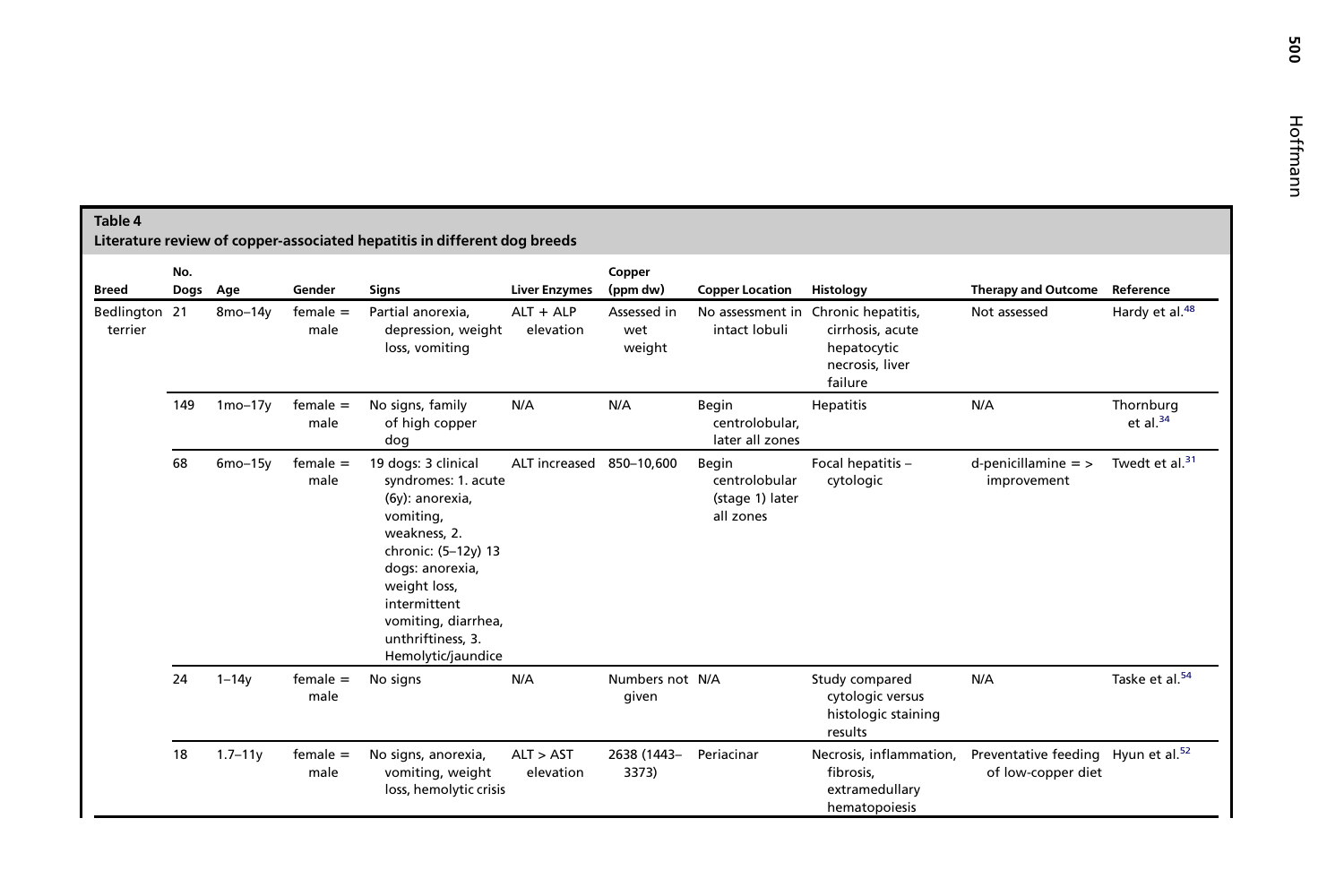|                         | 5  | $3-10y$     | $f$ emale =<br>male           | No signs, 1 dog<br>hemolysis                                                                           | ALT<br>increased                                 | $3000 -$<br>11,000     |                             | Necrosis,<br>chronic hepatitis,<br>cirrhosis                       | $2,3,2-$<br>tetramine<br>$=$ > effective<br>chelating<br>drug                       | Twedt et al. <sup>55</sup>        |
|-------------------------|----|-------------|-------------------------------|--------------------------------------------------------------------------------------------------------|--------------------------------------------------|------------------------|-----------------------------|--------------------------------------------------------------------|-------------------------------------------------------------------------------------|-----------------------------------|
|                         |    | N/A         | N/A                           | N/A                                                                                                    | N/A                                              | >471                   | N/A                         | N/A                                                                | N/A                                                                                 | Hoff et al. <sup>51</sup>         |
|                         | 2  | $3 + 5y$    | $f$ emale =<br>male           | anorexia,<br>weight<br>loss<br>vomiting,<br>PU/PD                                                      | ALT $\times$ 10,<br>$AST \times 10$              | $1027 +$<br>10,728     | N/A                         | Chronic<br>hepatitis/<br>cirrhosis                                 | Penicillamine<br>$=$ > died                                                         | Kelly et al. <sup>100</sup>       |
| Doberman 30<br>pinscher |    | N/A         | female $\gg$<br>male          | no signs, routine<br>blood screen,<br>ascites, weight loss,<br>jaundice                                | N/A                                              | 650-4700               | centrolobular               | Chronic<br>hepatitis in<br>zone 3                                  | N/A                                                                                 | Thornburg. <sup>101</sup>         |
|                         | 26 | $1.5 - 10y$ | female $\gg$<br>male          | Anorexia, weight loss, $ALP \times 10$ ,<br>PU/PD, icterus,<br>ascites, bleeding,<br>seizures vomiting | ALT $\times$ 11,<br>high<br>billirubin           | 509<br>$(88 - 722)$    | N/A                         | Chronic<br>hepatitis                                               | Prednisolone<br>$=$ ><br>moderate - poor<br>response                                | Crawford<br>et al. <sup>102</sup> |
|                         | 22 | 3y          | female $\gg$ No signs<br>male |                                                                                                        | ALT > ALP<br>elevation<br>bile acids<br>elevated | $419 \pm 414$          | Centrolobular               | Hepatitis                                                          | N/A                                                                                 | Mandigers<br>et al. $29$          |
|                         | 20 | $1mo-17y$   | N/A                           | no signs,<br>family<br>of high<br>copper dog                                                           |                                                  | 140-1500               | Begin<br>centro-<br>lobular | Hepatitis                                                          | N/A                                                                                 | Thromburg<br>et al. $34$          |
|                         | 18 | $2.5 - 7y$  | female $\gg$<br>male          | no signs                                                                                               | ALT elevated<br>in 2 dogs                        | Histology:<br>elevated | Multifocal &<br>portal      | Inflammation,<br>necrosis,<br>fibrosis                             | N/A                                                                                 | Speeti et al. <sup>103</sup>      |
|                         | 11 | $2.5 - 11y$ | female $\gg$<br>male          | PU/PD, weight loss,<br>decreased activity,<br>poor appetite,<br>vomiting, diarrhea                     | $ALT + ALP$<br>billirubin<br>elevated            | 404-1700               | Centrolobular               | Degeneration,<br>inflammation,<br>necrosis, fibrosis,<br>cirrhosis | Diuretics,<br>antibiotics,<br>penicillamine $=$ > 6<br>dogs died within 9<br>months | Johnson<br>et al. <sup>104</sup>  |
|                         |    |             |                               |                                                                                                        |                                                  |                        |                             |                                                                    |                                                                                     | (continued on next page)          |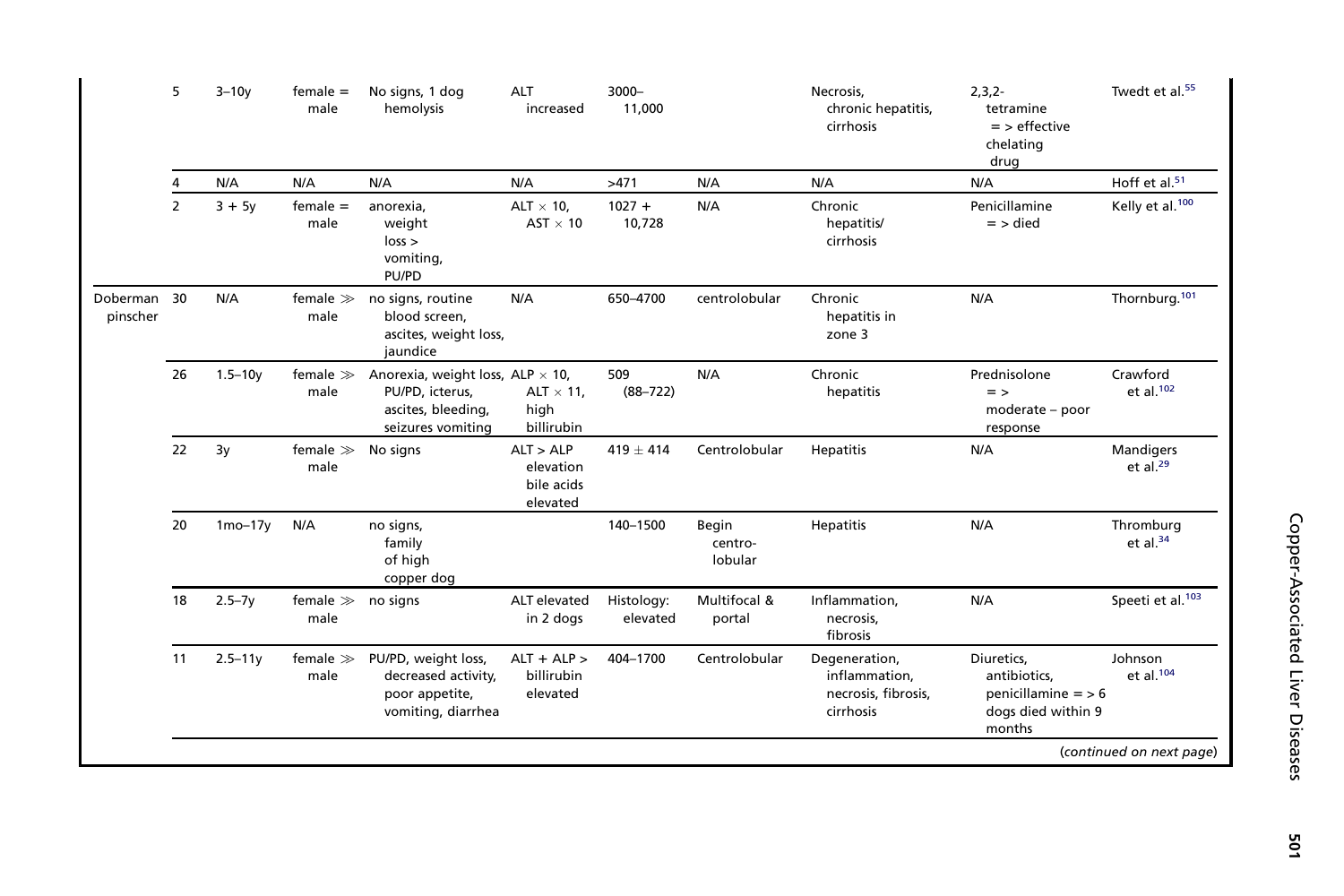| Table 4<br>(continued) |                |                     |                    |                                                                                     |                                                                                     |                        |                                               |                                     |                                                                               |                                      |
|------------------------|----------------|---------------------|--------------------|-------------------------------------------------------------------------------------|-------------------------------------------------------------------------------------|------------------------|-----------------------------------------------|-------------------------------------|-------------------------------------------------------------------------------|--------------------------------------|
| Breed                  | No.<br>Dogs    | Age                 | Gender             | Signs                                                                               | <b>Liver Enzymes</b>                                                                | Copper<br>(ppm dw)     | <b>Copper Location Histology</b>              |                                     | Therapy and Outcome Reference                                                 |                                      |
|                        | 8              | $2-8y$              | female             | Anorexia.<br>weight<br>loss,<br>apathy, exercise<br>intolerance.<br>vomiting,<br>PD | ALT $\times$ 20,<br>AST $\times$ 7,<br>ALP $\times$ 4.5                             | Histology:<br>$3+$     | Periphery of<br>hyperplastic<br>nodules       | Cirrhosis/cholestasis               | N/A                                                                           | van den Ingh<br>et al. <sup>46</sup> |
|                        | 5              | $6 - 8y$            | female             | No signs                                                                            | ALT $\times$ 5,<br>ALP $\times$ 2-3                                                 | 1036<br>$(630 - 1330)$ | Centrolobular                                 | Subclinical hepatitis               | 200 mg d-<br>penicillamine<br>PO g12 h for 4<br>months $=$ $>$<br>improvement | Mandigers<br>et al. $59$             |
|                        | 3              | N/A                 | N/A                | N/A                                                                                 | N/A                                                                                 | >471                   | N/A                                           | N/A                                 | N/A                                                                           | Hoff et al. <sup>51</sup>            |
|                        | 2              | $3 + 4v$            | female             | N/A                                                                                 | N/A                                                                                 | $600 + 804$            | Juxtaseptal<br>hepatocytes of<br>pseudolobule | Cirrhosis                           | N/A                                                                           | Thornburg<br>et al. $105$            |
|                        | $\overline{2}$ | $3y(f) + 6y$<br>(m) | $male =$<br>female | Partial<br>anorexia,<br>weight<br>loss,<br>vomiting                                 | ALT $\times$<br>$10 - 20$<br>ALP normal                                             | $1465 +$<br>2500       | Centrolobular<br>and in<br>macrophages        | Focal hepatitis                     | Died                                                                          | Thornburg<br>et al. <sup>106</sup>   |
| Dalmatian              | 10             | $2-10y$             | $male =$<br>female | Inappetence,<br>vomiting                                                            | ALT $\times$ 6<br>$(2-12x)$ ,<br>AST x 7 (2-22x),<br>ALP $\times$ 2,7<br>$(07-10x)$ | 3197<br>$(754 - 8390)$ | Centrilobular                                 | Necrosis, fibrosis,<br>inflammation | Penicillamine.<br>trientine, zinc<br>$=$ > died/<br>euthanized                | Webb et al. $32$                     |
|                        | $\mathbf{1}$   | 2y                  | female             | Vomiting, PU/PD,<br>diarrhea, seizures ALP elevated                                 | AST, ALT,                                                                           | 1916                   | N/A                                           | Hepatic<br>necrosis/<br>cirrhosis   | Antibiotics,<br>fluid,<br>lactulose,<br>penicillamine<br>$=$ > died           | Napier <sup>107</sup>                |

Hoffmann 502

Hoffmann

**502**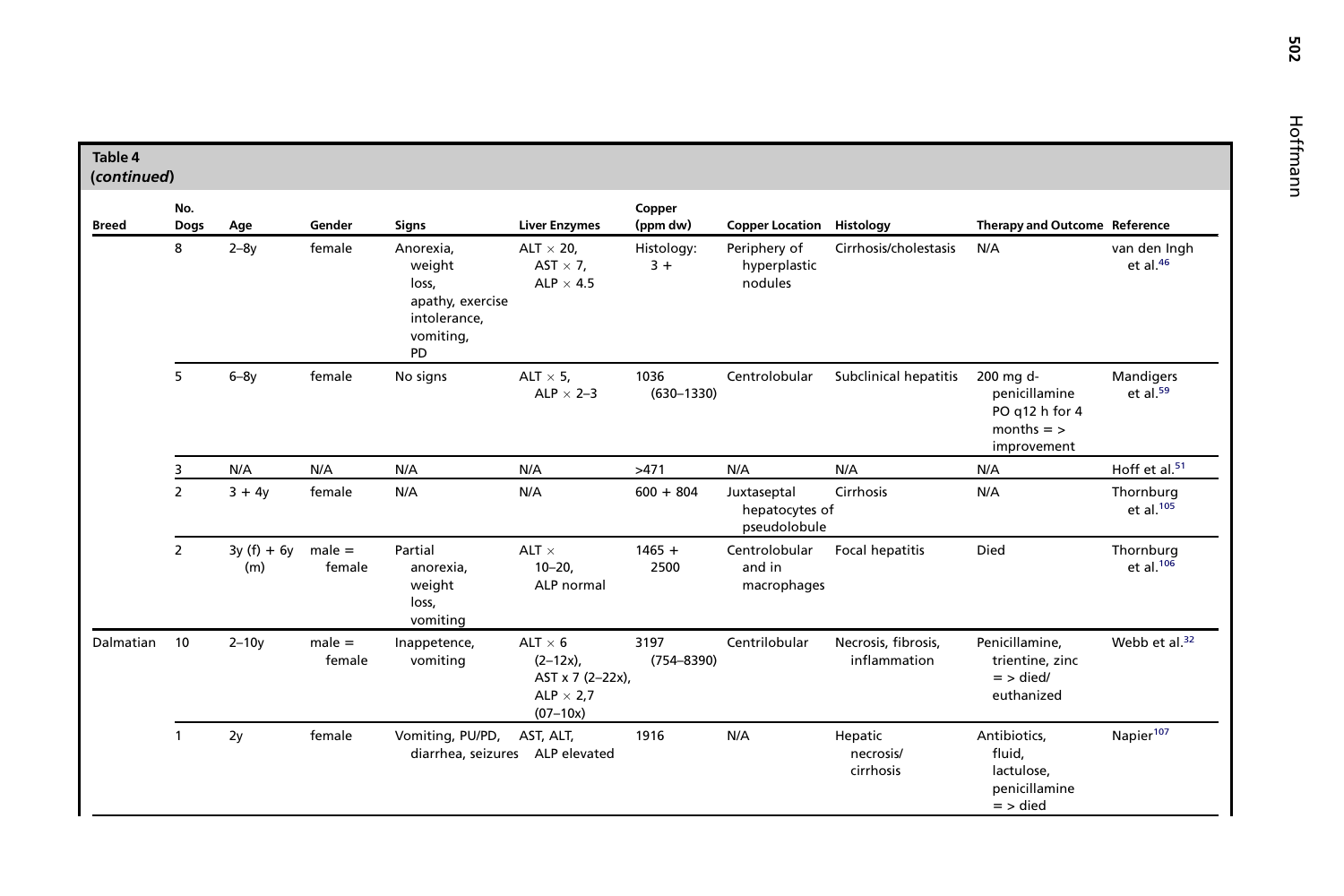|                                      | $\mathbf{1}$   | 1.5y          | male                  | Vomiting, anorexia, ALT $\times$ 10 +<br>weight loss,<br>lethargy            | AST $\times$ 4.<br>ALP $\times$ 1.3                                                                               | 2356 up/g<br>wet<br>weight | Centrolobular                              | Hepatocellular<br>necrosis &<br>inflammation                                                       | Manifold $=$ ><br>died                                                                                                                                                           | Noaker<br>et al. <sup>108</sup>    |
|--------------------------------------|----------------|---------------|-----------------------|------------------------------------------------------------------------------|-------------------------------------------------------------------------------------------------------------------|----------------------------|--------------------------------------------|----------------------------------------------------------------------------------------------------|----------------------------------------------------------------------------------------------------------------------------------------------------------------------------------|------------------------------------|
|                                      | $\mathbf{1}$   | 2y            | female                | Lethargy<br>vomiting,<br>paleness,<br>icterus                                | ALT $\times$ 25,<br>ALP $\times$ 3,<br>bili $\times$ 15                                                           | 7940                       | Centrolobular - Hepatocellular<br>midzonal | necrosis,<br>inflammation &<br>fibrosis                                                            | N/A                                                                                                                                                                              | Cooper<br>et al. $109$             |
| Skye<br>terrier                      | 9              | 18 mo-<br>15y | $male =$<br>female    | Intermittent<br>anorexia,<br>vomiting, ascites<br>$\gg$ terminal<br>jaundice |                                                                                                                   | 358-2257                   | Centrolobular                              | Cirrhosis, chronic<br>hepatitis                                                                    | N/A                                                                                                                                                                              | Haywood<br>et al. $27$             |
|                                      | $\mathbf{1}$   | 1y            | female                | Anorexia,<br>vomiting,<br>melaena,<br>seizures,<br>aggression                | Bile acids $\times$ 36<br>fasted, bili $\times$ 15<br>alb (-30%),<br>glop-6%<br>ALP $\times$ 1.5,<br>target cells | 462                        | N/A                                        | Micronodular<br>cirrhosis, uneven<br>distribution of<br>inflammation                               | Antibiotics, lactulose, McGrotty<br>ursodeoxycholic<br>acid, colchicine,<br>zinc, Waltham<br>hepatic support<br>diet for 12 months,<br>symptom free 2<br>years post<br>diagnosis | et al. $110$                       |
| West<br>Highland<br>white<br>terrier | 44             | $3-7y$        | female><br>male       | N/A                                                                          | N/A                                                                                                               | Normal-3500 24 dogs        | related                                    | 29 dogs: high Cu +<br>normal histology,<br>$15\times$ high copper<br>and hepatitis or<br>cirrhosis | N/A                                                                                                                                                                              | Thornburg<br>et al. <sup>111</sup> |
|                                      | 395            | $1mo-17y$     | $f$ emale $=$<br>male | No signs                                                                     | N/A                                                                                                               | 20-6800                    | Begin<br>centrolobular.<br>later all zones | Hepatitis                                                                                          | N/A                                                                                                                                                                              | Thornburg<br>et al. $34$           |
|                                      | $\overline{7}$ | N/A           | N/A                   | N/A                                                                          | N/A                                                                                                               | >1100                      | Copper excretion N/A<br>study              |                                                                                                    | N/A                                                                                                                                                                              | <b>Brewer</b><br>et al. $112$      |
|                                      | 2              | N/A           | N/A                   | N/A                                                                          | N/A                                                                                                               | >471                       | N/A                                        | N/A                                                                                                | N/A                                                                                                                                                                              | Hoff et al. <sup>51</sup>          |
|                                      | 2              |               |                       |                                                                              | $\overline{\phantom{0}}$                                                                                          | $\overline{\phantom{0}}$   |                                            |                                                                                                    |                                                                                                                                                                                  | Thornburg<br>et al. $113$          |
| Labrador<br>retriever                | 23             | $7y(2-10)$    | female><br>male       | anorexia><br>vomiting                                                        | ALT $\times$ 10,<br>ALP $\times$ 4.5                                                                              | 1317 (402-<br>2576)        | Centrolobular                              | Chronic hepatitis,<br>cirrhosis                                                                    | Penicillamine and<br>$prednisolone =$<br>improvement                                                                                                                             | Hoffmann<br>et al. $^{28}$         |
|                                      |                |               |                       |                                                                              |                                                                                                                   |                            |                                            |                                                                                                    |                                                                                                                                                                                  | (continued on next page)           |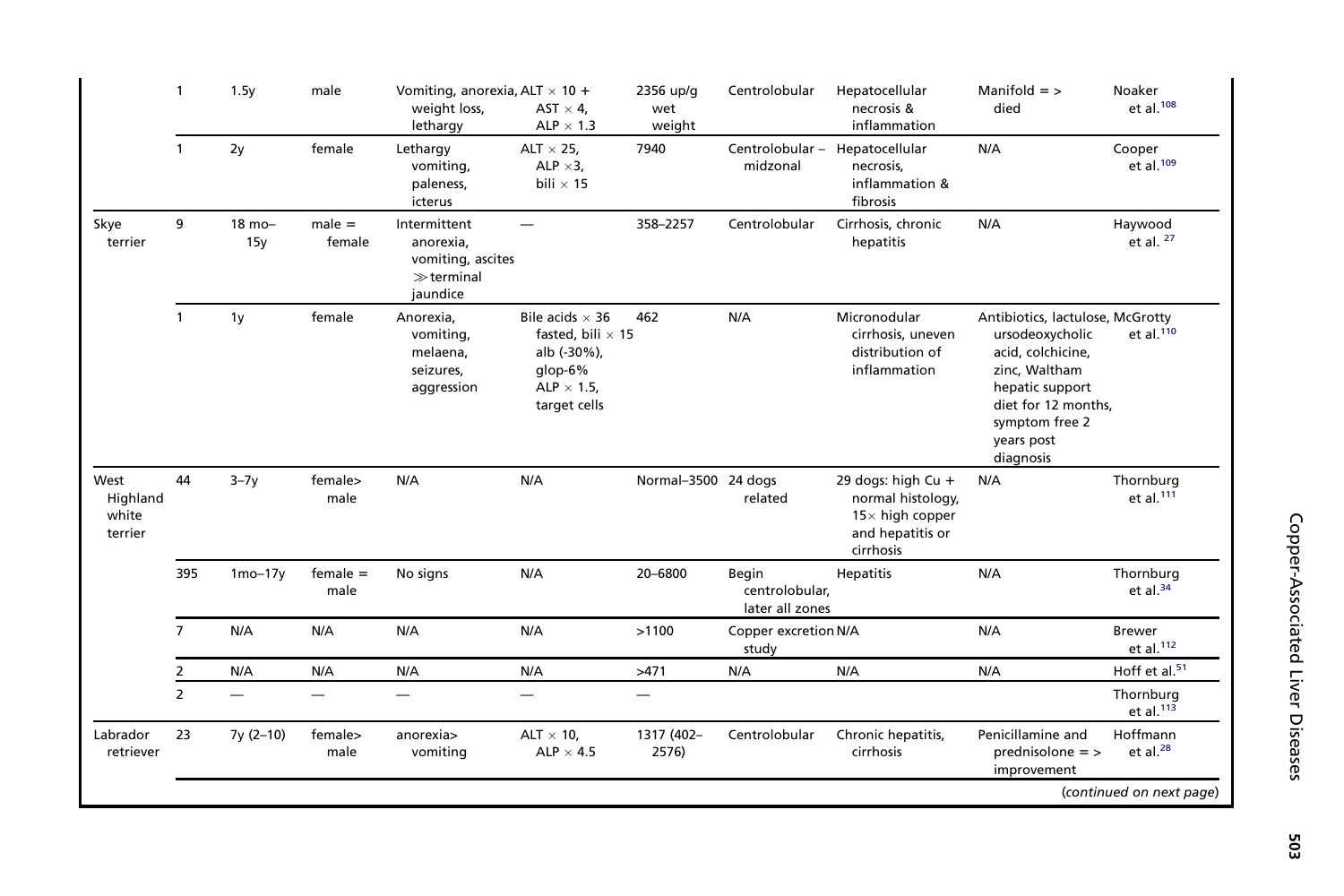| Table 4<br>(continued)         |                         |                             |                       |                                                                                             |                                                                                          |                       |                                                                                   |                                                   |                                                                                 |                                          |
|--------------------------------|-------------------------|-----------------------------|-----------------------|---------------------------------------------------------------------------------------------|------------------------------------------------------------------------------------------|-----------------------|-----------------------------------------------------------------------------------|---------------------------------------------------|---------------------------------------------------------------------------------|------------------------------------------|
| <b>Breed</b>                   | No.<br>Dogs             | Age                         | Gender                | Signs                                                                                       | <b>Liver Enzymes</b>                                                                     | Copper<br>(ppm dw)    | <b>Copper Location</b>                                                            | Histology                                         | Therapy and Outcome Reference                                                   |                                          |
|                                | 17                      | $9.3y(3.9-$<br>14y)         | $f$ emale $=$<br>male | Decreased<br>appetite,<br>vomiting,<br>lethargy,<br>weight<br>loss diarrhea,<br>PU/PD       | mean ALT ><br><b>ALP</b>                                                                 | N/A                   | 8 dogs: all 3 zones, Inflammation,<br>3 dogs:<br>centrolobular.<br>5 dogs: portal | degeneration (hydropic<br>and necrosis), fibrosis | Ursodeoxycholic<br>acid.<br>prednisone,<br>antibiotics.<br>azathioprin,<br>SAMe | Shih et al. <sup>114</sup>               |
|                                |                         | N/A                         | N/A                   | N/A                                                                                         | N/A                                                                                      | >471                  | N/A                                                                               | N/A                                               | N/A                                                                             | Hoff et al. 51                           |
| Other Breeds and Cats:         |                         |                             |                       |                                                                                             |                                                                                          |                       |                                                                                   |                                                   |                                                                                 |                                          |
| German<br>shepherd             | $\overline{\mathbf{3}}$ | $1.5 - 3v$                  | $male =$<br>female    | Ascites, icterus                                                                            | ALP $4\times$<br>elevated<br>$(1-6\times)$ , ALT<br>$4\times$ elevated<br>$(2-12\times)$ | 1441-2921 N/A         |                                                                                   | Macronodular cirrhosis<br>and high Cu             | N/A                                                                             | Zentek et al. <sup>10</sup>              |
|                                | 3                       | 4 <sub>mo</sub><br>$8 + 9v$ | $male =$<br>female    | N/A                                                                                         | N/A                                                                                      | 570,<br>1352,<br>2202 | Juxtaseptal<br>hepatocytes of<br>pseudolobule                                     | Cirrhosis                                         | N/A                                                                             | Thornburg<br>et al. <sup>115</sup>       |
| Anatolian 1<br>shepherd        |                         | 7y                          | male                  | Intermittent inappetence, $ALT \times 3$ ,<br>weight loss, decreased<br>endurance, vomiting | ALP $\times$ 1.5                                                                         | $4+$                  | Centrolobular > all Chronic hepatitis<br>zones                                    |                                                   | Penicillamine +<br>prednisolone,<br>improvement                                 | Bosje et al. <sup>116</sup>              |
| Keeshond 11                    |                         | $1mo-17v$                   | $f$ emale $=$<br>male | No signs, family or high<br>copper dog                                                      | N/A                                                                                      | 90-2400               | Begin centrolo-<br>lobular, later all<br>zones                                    | <b>Hepatitis</b>                                  | N/A                                                                             | Thornburg<br>et al. $34$                 |
| Boxer                          | 1                       | 6y                          | female                | PU/PD                                                                                       | ALT and ALP<br>increased                                                                 | 1101                  | Centrolobular<br>$(zone 3 + 2)$                                                   | Pigment granulomas,<br>normal architecture        | N/A                                                                             | van den Ingh<br>et al. $117$             |
| European 1<br>Shorthair<br>cat |                         | 2y                          | male                  | Inappetence, vomiting,<br>fever                                                             | $\overline{\phantom{0}}$                                                                 | 4170                  | Centrolobular                                                                     | Cirrhosis, chronic hepatitis                      | N/A                                                                             | <b>Meertens</b><br>et al. <sup>118</sup> |
| Siamese cat 1                  |                         | 2y                          | female                | Anorexia, depression                                                                        | ALT $\times$ 15,<br>AST $\times$ 6                                                       | 4074                  | Centrolobular                                                                     | Hepatocellular necrosis &<br>inflammation         | Died                                                                            | Heynes<br>et al. <sup>119</sup>          |

Abbreviations: ALP, alkaline phosphatase; ALT, alanine aminotransferase; AST, aspartate aminotransferase; dw, dry weight liver; N/A, not assessed; PU/PD, polyuria/ polydipsia.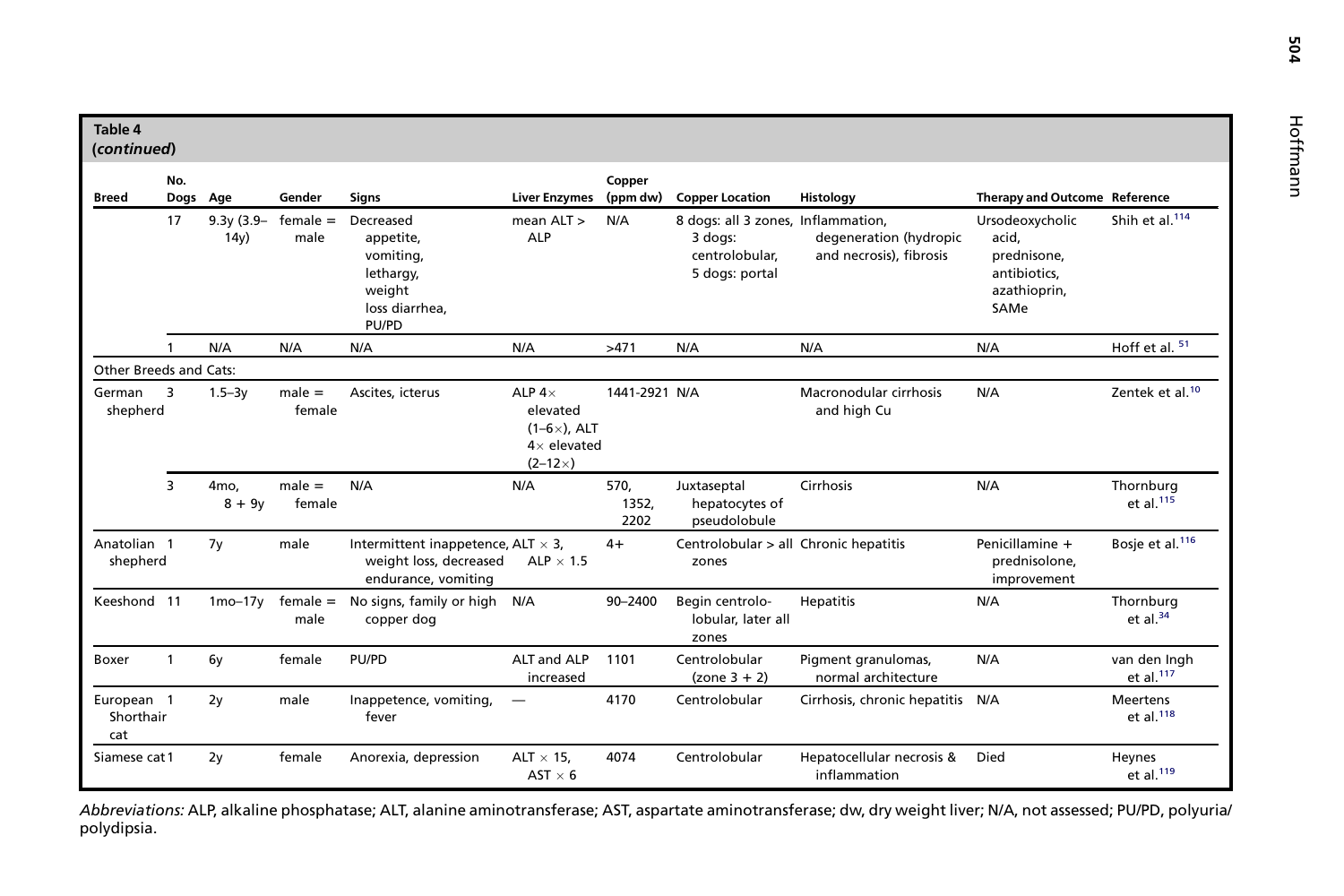a cysteine-rich protein, which acts as an endogenous chelator of metals with high affinity for copper. Metallothionein binds copper from the diet, preventing its transport into the circulation. Most of the bound copper is lost in the feces when intestinal cells are shed from the villi. Zinc might also induce hepatic metallothionein for nontoxic storage of copper. Because the rate of removal of hepatic copper is relatively slow, dogs with severe or fulminant copper-induced hepatitis should not be treated with zinc alone. Theoretically, zinc given orally together with penicillamine may decrease the effectiveness of both drugs.

The type of zinc salt used does not influence efficacy of the drug in people, but may affect tolerability. Acetate and gluconate salts may be more tolerable than sulfate. Theoretically, zinc should be given apart from feeding, because some food constituents (such as phytates) can bind zinc and diminish its efficacy. However, the salts might be an irritant to the gastric mucosa and lead to nausea and vomiting; therefore, mixing of the drug with small amounts of food has been recommended. The plasma zinc concentration of dogs normally ranges from about 90 to  $120 \mu g/dL$ . As plasma zinc concentration increases above 200  $\mu$ g/dL, copper uptake may be suppressed. Zinc is a relatively safe drug, but large doses may cause gastrointestinal disturbances. At plasma zinc concentrations above 1000  $\mu$ g/dL, hemolysis may occur. In a study of three Bedlington terriers and three West Highland white terriers with copper toxicosis, 200 mg of elemental zinc was given daily to each dog to achieve therapeutic plasma concentrations of zinc above 200  $\mu$ g/dL. The effectiveness of zinc in the prevention of copper uptake from the intestine was assessed by measurement of peak plasma concentrations of radioactive copper after oral application. A minimum of 3 months of zinc treat-ment was necessary before copper uptake from the intestine was blocked.<sup>[61](#page-20-0)</sup> Although zinc is currently reserved for maintenance treatment, is has been used as first-line therapy in people, most commonly for asymptomatic or presymptomatic patients. For this indication, the drug appears to be equally effective to penicillamine and is much better tolerated.<sup>61,63-65</sup>

#### TRIENTINE (2-2-2-TETRAMINE TETRAHYDROCHLORIDE)

# *Recommended dosage*: *10 to 15 mg/kg every 12 hours*[28](#page-18-0)

Trientine is a chelator, which enhances the urinary excretion of copper. Trientine is poorly absorbed from the gastrointestinal tract. The drug is described for treatment of Wilson's disease in people, where it is used in patients who are intolerant to penicillamine. Symptoms of toxicity in people include bone marrow suppression, proteinuria, and autoimmune disorders, such as systemic lupus erythematosus. In addition trientine has teratogenic effects.<sup>55,61,64-66</sup>

Another tetramine salt,  $2,3,2$ -tetramine (= tetramine) was studied in five Bedlington terriers with copper toxicosis. The drug was very potent and patients remained without adverse effects. Hepatic copper concentrations decreased more than 50% during treatment with tetramine for 6 months, and histologic changes were improved (150 mg trientine salt in capsules twice a day orally per dog, 10 kg average weight, range 6.8 to 13.6 kg). The authors of the study recommended serial copper assessment during long-term treatment with the drug to avoid copper depletion of liver tissue and blood.[55](#page-19-0)

#### TETRATHIOMOLYBDATE

Ammonium tetrathiomolybdate forms a tripartite complex with copper, which is stable. Given with food, tetrathiomolybdate can form complexes between copper and food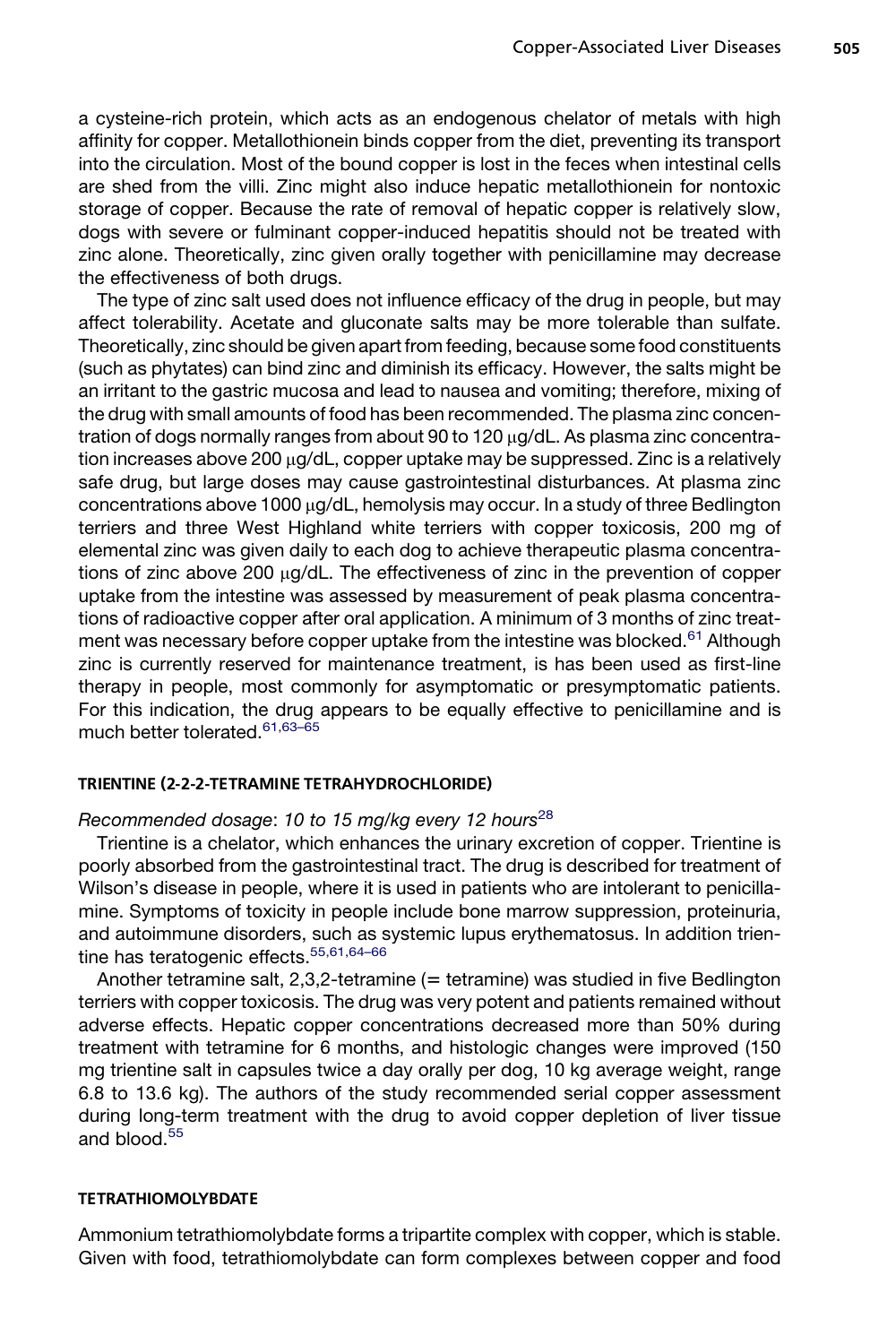<span id="page-17-0"></span>proteins, and therefore prevents the absorption of copper. When given between meals, tetrathiomolybdate forms complexes with available serum copper (free copper) and albumin, rendering cellular uptake of copper ineffective. The drug is described for intravenous use in sheep with copper toxicosis, as well as a possible emergency approach in patients with acute hemolytic crisis from hepatic copper release. No studies have been performed in dogs. Tetrathiomolybdate is toxic, and copper deficiency can occur with use of this drug, which can lead to anemia because of copper depletion of bone marrow. Tetrathiomolybdate is not commercially available.<sup>15,22,63,64</sup>

# **REFERENCES**

- 1. Ferenci P, Zollner G, Trauner M. Hepatic transport systems. J Gastroenterol Hepatol 2002;17(Suppl):S105–12.
- 2. Harris ED. Cellular copper transport and metabolism. Annu Rev Nutr 2000;20: 291–310.
- 3. Sharp PA. Ctr1 and its role in body copper homeostasis. Int J Biochem Cell Biol 2003;35:288–91.
- 4. Cox DW. Disorders of copper transport. Br Med Bull 1999;55:544–55.
- 5. Failla ML, Johnson MA, Prohaska JR. Copper. In: Bowman BA, Russell RM, editors, Present knowledge in nutrition. 8th edition. Washington, DC: ILSI Press; 2001. p. 373–383.
- 6. Huffman DL, O'Halloran TV. Function, structure, and mechanism of intracellular copper trafficking proteins. Annu Rev Biochem 2001;70:677–701.
- 7. Huffman DL, O'Halloran TV. Energetics of copper trafficking between the Atx1 metallochaperone and the intracellular copper transporter, Ccc2. J Biol Chem 2000;275:18611–4.
- 8. Prohaska JR, Gybina AA. Intracellular copper transport in mammals. J Nutr 2004;134:1003–6.
- 9. Puig S, Thiele DJ. Molecular mechanisms of copper uptake and distribution. Curr Opin Chem Biol 2002;6:171–80.
- 10. Zentek J, Buhl R, Wolf, et al. [Unusual high frequency of liver cirrosis with copper storage in German sheperds]. der Praktische Tierarzt 1999;80(3):170–5 [in German].
- 11. Kastenmayer P, Czarnecki-Maulden GL, King W. Mineral and trace element absorption from dry dog food by dogs, determined using stable isotopes. J Nutr 2002;132:1670S–2S.
- 12. Prohaska JR, Brokate B. Copper deficiency alters rat dopamine beta-monooxygenase mRNA and activity. J Nutr 1999;129:2147–53.
- 13. Arnesano F, Banci L, Bertini I, et al. Metallochaperones and metal-transporting ATPases: a comparative analysis of sequences and structures. Genome Res 2002;12:255–71.
- 14. Handy RD, Eddy FB, Baines H. Sodium-dependent copper uptake across epithelia: a review of rationale with experimental evidence from gill and intestine. Biochim Biophys Acta 2002;1566:104–15.
- 15. Danks DM. Disorders of copper transport. In: Scriver CR, Beaudet AL, Sly WS, et al, editors. The metabolic and molecular bases of inherited disease. 7th edition. New York: McGraw-Hill; 1995:2211–35.
- 16. Zakim D, Boyer TD. Hepatology: a textbook of liver disease. Philadelphia: Elsevier Health Sciences; 2002.
- 17. Dick FD, De Palma G, Ahmadi A, et al. Gene-environment interactions in parkinsonism and Parkinson's disease: the Geoparkinson study. Occup Environ Med 2007;64:673–80.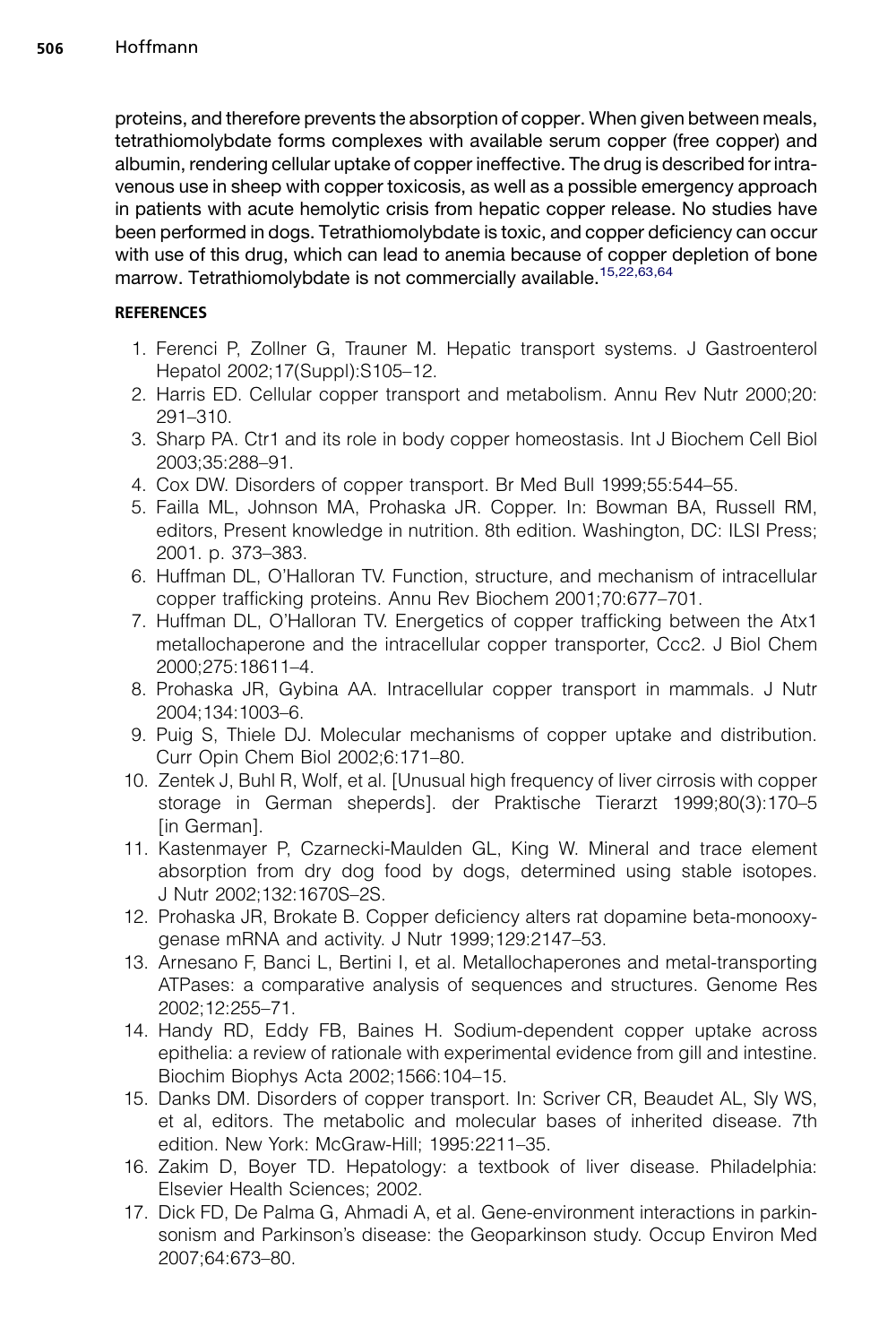- <span id="page-18-0"></span>18. Dong SL, Cadamuro SA, Fiorino F, et al. Copper binding and conformation of the N-terminal octarepeats of the prion protein in the presence of DPC micelles as membrane mimetic. Biopolymers 2007;88(6):840–7.
- 19. Gaggelli E, Kozlowski H, Valensin D, et al. Copper homeostasis and neurodegenerative disorders (Alzheimer's, prion, and Parkinson's diseases and amyotrophic lateral sclerosis). Chem Rev 2006;106:1995–2044.
- 20. Klevay LM. Alzheimer's disease as copper deficiency. Med Hypotheses 2007; 70(4):802–7.
- 21. Leach SP, Salman MD, Hamar D. Trace elements and prion diseases: a review of the interactions of copper, manganese and zinc with the prion protein. Anim Health Res Rev 2006;7:97–105.
- 22. Haywood S, Simpson DM, Ross G, et al. The greater susceptibility of North Ronaldsay sheep compared with Cambridge sheep to copper-induced oxidative stress, mitochondrial damage and hepatic stellate cell activation. J Comp Pathol 2005;133:114–27.
- 23. vd Ingh VW, Cullen V, Charles J, et al. Morphological classification of parenchymal disorders of the canine and feline liver. In: Rothuizen J, Bunch S, Charles J, et al, editors. WSAVA standards for clinical and histological diagnosis of canine and feline liver diseases. Philadelphia: Elsevier/Saunders; 2006. p. 85–101.
- 24. Poffenbarger EM, Hardy RM. Hepatic cirrhosis associated with long-term primidone therapy in a dog. J Am Vet Med Assoc 1985;186:978–80.
- 25. van de Sluis B, Rothuizen J, Pearson PL, et al. Identification of a new copper metabolism gene by positional cloning in a purebred dog population. Hum Mol Genet 2002;11:165–73.
- 26. Zudenigo D, Relja M. [Hepatolenticular degeneration]. Neurologija 1990;39: 115–27 [in Croatian].
- 27. Haywood S, Rutgers HC, Christian MK. Hepatitis and copper accumulation in Skye terriers. Vet Pathol 1988;25:408–14.
- 28. Hoffmann G, van den Ingh TS, Bode P, et al. Copper-associated chronic hepatitis in Labrador retrievers. J Vet Intern Med 2006;20:856–61.
- 29. Mandigers PJ, van den Ingh TS, Bode P, et al. Association between liver copper concentration and subclinical hepatitis in Doberman pinschers. J Vet Intern Med 2004;18:647–50.
- 30. Thornburg LP, Shaw D, Dolan M, et al. Hereditary copper toxicosis in West Highland white terriers. Vet Pathol 1986;23:148–54.
- 31. Twedt DC, Sternlieb I, Gilbertson SR. Clinical, morphologic, and chemical studies on copper toxicosis of Bedlington Terriers. J Am Vet Med Assoc 1979; 175:269–75.
- 32. Webb CB, Twedt DC, Meyer DJ. Copper-associated liver disease in Dalmatians: a review of 10 dogs (1998–2001). J Vet Intern Med 2002;16:665–8.
- 33. Hoffmann G, Mesu S, Jones P, et al. Double blind placebo-controlled treatment with D-penicillamine against hepatic copper in Labrador retrievers. Presented at the American College of Veterinary Internal Medicine forum. Louisville, Kentucky, 2006.
- 34. Thornburg LP, Rottinghaus G, McGowan M, et al. Hepatic copper concentrations in purebred and mixed-breed dogs. Vet Pathol 1990;27:81–8.
- 35. Bravo A, Sheth SG, Chopra S. Liver biopsy. N Engl J Med 2001;344:495–500.
- 36. Cole TL, Center SA, Flood SN, et al. Diagnostic comparison of needle and wedge biopsy specimens of the liver in dogs and cats. J Am Vet Med Assoc 2002;220:1483–90.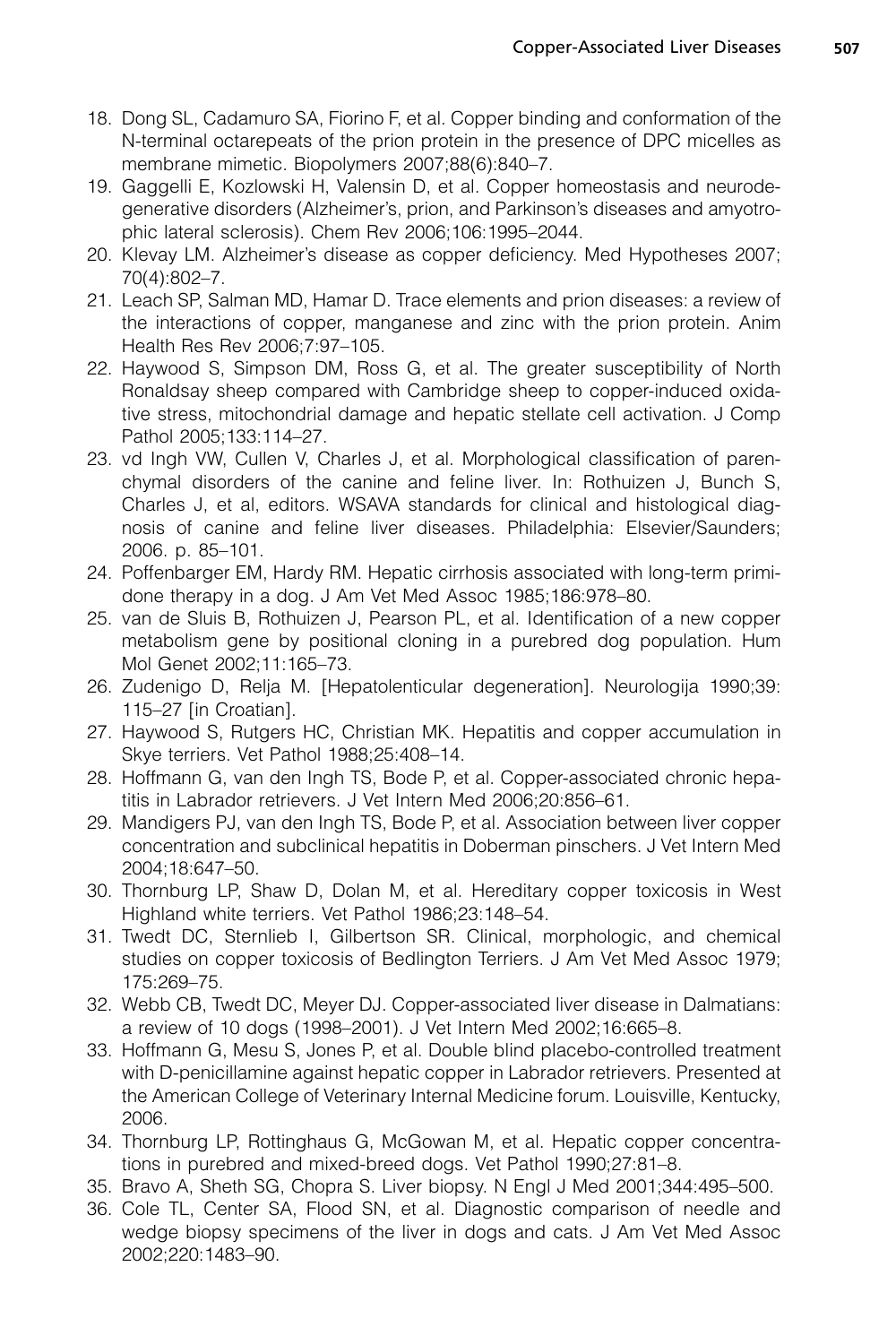- <span id="page-19-0"></span>37. Rawlings CA, Howerth EW. Obtaining quality biopsies of the liver and kidney. J Am Anim Hosp Assoc 2004;40:352–8.
- 38. Vasanjee SC, Bubenik LJ, Hosgood G, et al. Evaluation of hemorrhage, sample size, and collateral damage for five hepatic biopsy methods in dogs. Vet Surg 2006;35:86–93.
- 39. Wang KY, Panciera DL, Al-Rukibat RK, et al. Accuracy of ultrasound-guided fineneedle aspiration of the liver and cytologic findings in dogs and cats: 97 cases (1990–2000). J Am Vet Med Assoc 2004;224:75–8.
- 40. Mufti AR, Burstein E, Duckett CS. XIAP: cell death regulation meets copper homeostasis. Arch Biochem Biophys 2007;463:168–74.
- 41. vd Ingh C, Twedt T, van Winkle R, et al. Morphological classification of biliary disorders of the canine and feline liver. In: Rothuizen J, Bunch S, Charles J, et al, editors. WSAVA standards for clinical and histological diagnosis of canine and feline liver diseases. Philadelphia: Saunders/Elsevier; 2006. p. 61–76.
- 42. Spee B, Arends B, van den Ingh TS, et al. Copper metabolism and oxidative stress in chronic inflammatory and cholestatic liver diseases in dogs. J Vet Intern Med 2006;20(5):1085–92.
- 43. Shehan H. Theory and practice of histotechnology. In: Sheehan DC, Hrapchak BB, editors. Theory and practice of histotechnology. 2nd edition. St. Louis (MO): CV Mosby Co; 1980. p. 230.
- 44. Johnson GF, Gilbertson SR, Goldfischer S, et al. Cytochemical detection of inherited copper toxicosis of Bedlington terriers. Vet Pathol 1984;21:57–60.
- 45. Spee B, Mandigers PJ, Arends B, et al. Differential expression of copper-associated and oxidative stress related proteins in a new variant of copper toxicosis in Doberman pinschers. Comp Hepatol 2005;4:3.
- 46. van den Ingh TS, Rothuizen J, Cupery R. Chronic active hepatitis with cirrhosis in the Doberman pinscher. Vet Q 1988;10:84–9.
- 47. Pilloni L, Lecca S, Van Eyken P, et al. Value of histochemical stains for copper in the diagnosis of Wilson's disease. Histopathology 1998;33:28–33.
- 48. Hardy RM, Stevens JB, Stowe CM. Chronic progressive hepatitis in Bedlington terriers associated with elevated copper concentrations. Minn Vet 1975;15: 13–24.
- 49. Doige SL. Chronic active hepatitis in dogs: a review of 14 cases. J Am Anim Hosp Assoc 1981;17(5):725–30.
- 50. Fuentealba C, Guest S, Haywood S, et al. Chronic hepatitis: a retrospective study in 34 dogs. Can Vet J 1997;38:365–73.
- 51. Hoff B, Boermans HJ, Baird JD. Retrospective study of toxic metal analyses requested at a veterinary diagnostic toxicology laboratory in Ontario (1990– 1995). Can Vet J 1998;39:39–43.
- 52. Hyun C, Filippich LJ. Inherited copper toxicosis in Australian Bedlington terriers. J Vet Sci 2004;5:19–28.
- 53. Owen RA, Haywood S, Kelly DF. Clinical course of renal adenocarcinoma associated with hypercupraemia in a horse. Vet Rec 1986;119:291–4.
- 54. Teske E, Brinkhuis BG, Bode P, et al. Cytological detection of copper for the diagnosis of inherited copper toxicosis in Bedlington terriers. Vet Rec 1992; 131:30–2.
- 55. Twedt DC, Hunsaker HA, Allen KG. Use of 2,3,2-tetramine as a hepatic copper chelating agent for treatment of copper hepatotoxicosis in Bedlington terriers. J Am Vet Med Assoc 1988;192:52–6.
- 56. Andersson M, Sevelius E. Breed, sex, and age distribution in dogs with chronic liver disease: a demographic study. J Soc Adm Pharm 1991;32:1–5.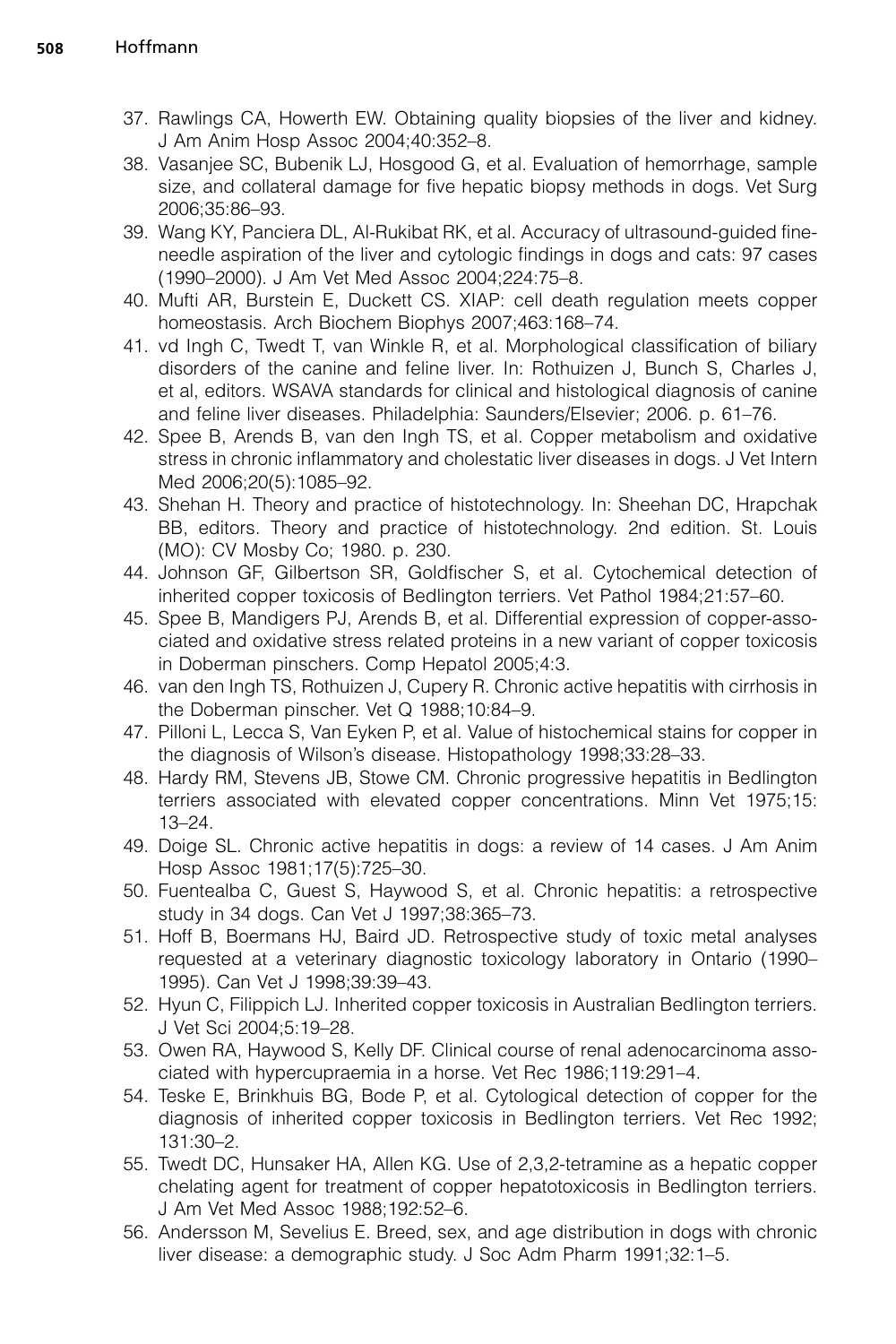- <span id="page-20-0"></span>57. Boisclair J, Dore M, Beauchamp G, et al. Characterization of the inflammatory infiltrate in canine chronic hepatitis. Vet Pathol 2001;38:628–35.
- 58. K Richter. Common canine hepatopathies. Presented at the 15th American College of Veterinary Internal Medicine forum. San Diego, California 1997.
- 59. Mandigers PJ, van den Ingh TS, Bode P, et al. Improvement in liver pathology after 4 months of D-penicillamine in 5 Doberman pinschers with subclinical hepatitis. J Vet Intern Med 2005;19:40–3.
- 60. Thornburg LP, Crawford SJ. Liver disease in West Highland white terriers. Vet Rec 1986;118:110.
- 61. Brewer GJ, Dick RD, Schall W, et al. Use of zinc acetate to treat copper toxicosis in dogs. J Am Vet Med Assoc 1992;201:564–8.
- 62. Hoffmann G, Rothuizen J. Copper-associated chronic hepatitis. In: Bonagura, editor. Kirk's current veterinary therapy XIV. St. Louis (MO): Elsevier; 2008. p. 557–62.
- 63. Brewer GJ. Tetrathiomolybdate anticopper therapy for Wilson's disease inhibits angiogenesis, fibrosis and inflammation. J Cell Mol Med 2003;7:11–20.
- 64. Brewer GJ. Recognition, diagnosis, and management of Wilson's disease. In: Proceedings of the Society for Experimental Biology and Medicine. 2000. p. 39–46.
- 65. Roberts EA, Schilsky ML. A practice guideline on Wilsons disease. Hepatology 2003;37(6):1475–92.
- 66. Rolfe D, Twedt DC. Copper-associated hepatopathies in dogs. Vet Clin North Am Small Anim Pract 1995;25:399–417.
- 67. Klein D, Lichtmannegger J, Heinzmann U. Dissolution of copper-rich granules in hepatic lysosomes by d-penicillamine prevents the development of fulminant hepatitis in Long-Evans cinnamon rats. J Hepatol 2000;32:193–201.
- 68. Munthe E, Jellum E, Aaseth J. Some aspects of the mechanism of action of penicillamine in rheumatoid arthritis. Scand J Rheumatol Suppl 1979;28:6–12.
- 69. Jaffe I. Penicillamine: an anti-rheumatoid drug. Am J Med 1983;75:63–8.
- 70. Stanworth D, Hunneyball IM. Influence of d-penicillamine treatment on the humoral immune system. Scand J Rheumatol 1979;28:37–46.
- 71. Epstein O, De Villiers D, Jain S. Reduction of immune complexes and immunoglobulins induced by d-penicillamine in primary biliary cirrhosis. N Engl J Med 1979;300:274–8.
- 72. Harth M, Keown PA, Orange JF. Effects of d-penicillamine on inflammatory and immune reactions. Clin Invest Med 1984;7:45–51.
- 73. Liu N, Lo LS, Askary SH, et al. Transcuprein is a macroglobulin regulated by copper and iron availability. J Nutr Biochem 2007;18:597–608.
- 74. Montaser A, Tetreault C, Linder M. Comparison of copper binding components in dog serum with those in other species. Proc Soc Exp Biol Med 1992;200:321–9.
- 75. Kuo MT, Chen HH, Song IS, et al. The roles of copper transporters in cisplatin resistance. Cancer Metastasis Rev 2007;26:71–83.
- 76. Fiander H, Schneider H. Compounds that induce isoforms of glutathione Stransferase with properties of a critical enzyme in defense against oxidative stress. Biochem Biophys Res Commun 1999;262:591–5.
- 77. Mosialou E, Morgenstern R. Activity of rat liver microsomal glutathione transferase toward products of lipid peroxidation and studies of the effect of inhibitors on glutathione-dependent protection against lipid peroxidation. Arch Biochem Biophys 1989;275:289–94.
- 78. de Bie P, van de Sluis B, Burstein E, et al. Distinct Wilson's disease mutations in ATP7B are associated with enhanced binding to COMMD1 and reduced stability of ATP7B. Gastroenterology 2007;133:1316–26.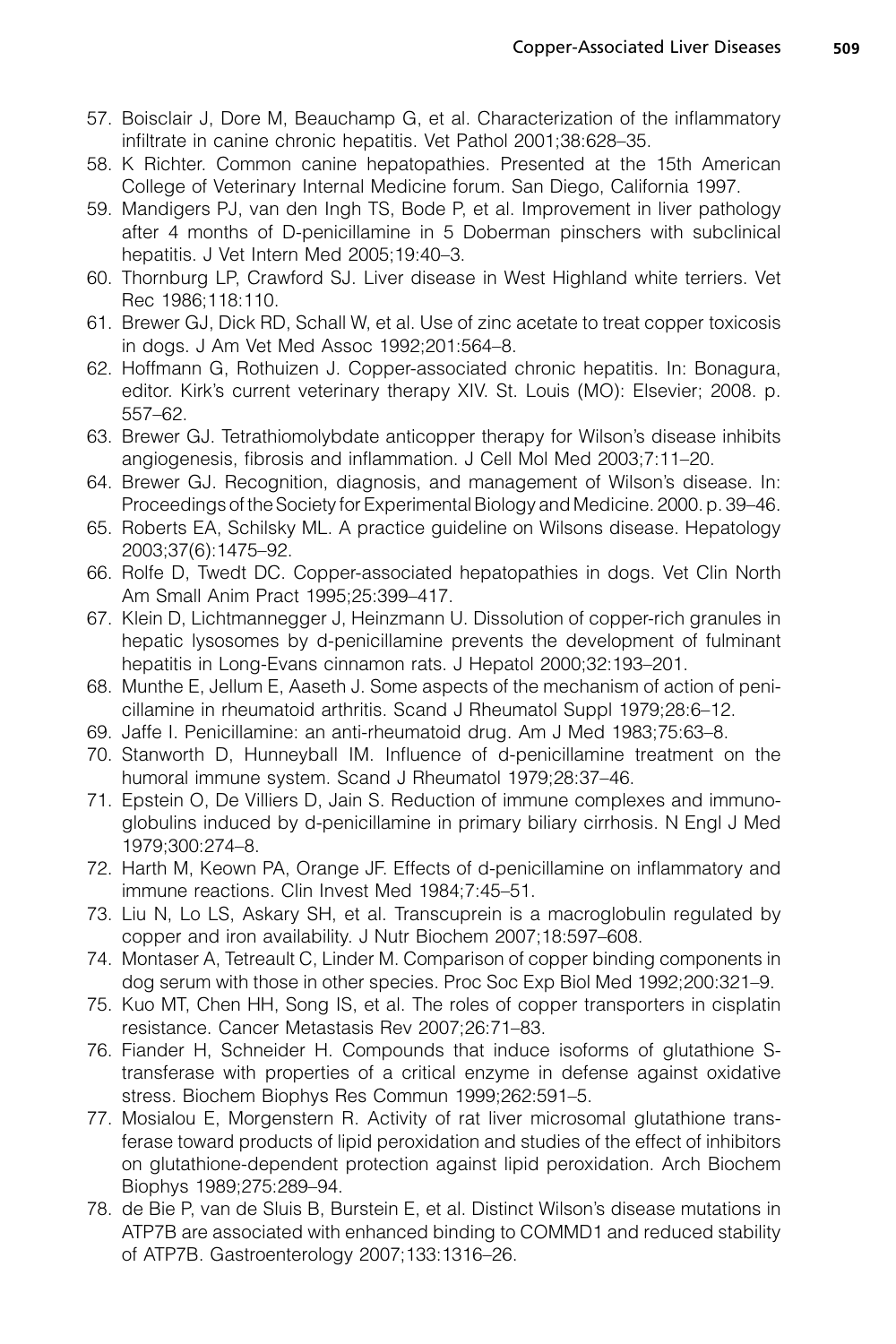- 79. de Bie P, Muller P, Wijmenga C, et al. Molecular pathogenesis of Wilson and Menkes disease: correlation of mutations with molecular defects and disease phenotypes. J Med Genet 2007;44:673–88.
- 80. La Fontaine S, Mercer JF. Trafficking of the copper-ATPases, ATP7A and ATP7B: role in copper homeostasis. Arch Biochem Biophys 2007;463:149–67.
- 81. Puig S, Lee J, Lau M, et al. Biochemical and genetic analyses of yeast and human high affinity copper transporters suggest a conserved mechanism for copper uptake. J Biol Chem 2002;277:26021–30.
- 82. Dahlman I, Eaves IA, Kosoy R, et al. Parameters for reliable results in genetic association studies in common disease. Nat Genet 2002;30:149–50.
- 83. Kenney SM, Cox DW. Sequence variation database for the Wilson disease copper transporter, ATP7B. Hum Mutat 2007;28(12):1171–7.
- 84. Lutsenko S, Petris MJ. Function and regulation of the mammalian copper-transporting ATPases: insights from biochemical and cell biological approaches. J Membr Biol 2003;191:1–12.
- 85. Lutsenko S, Barnes NL, Bartee MY, et al. Function and regulation of human copper-transporting ATPases. Physiol Rev 2007;87:1011–46.
- 86. Lutsenko S, LeShane ES, Shinde U. Biochemical basis of regulation of human copper-transporting ATPases. Arch Biochem Biophys 2007;463:134–48.
- 87. Bertini I, Cavallaro G. Metals in the "omics" world: copper homeostasis and cytochrome c oxidase assembly in a new light. J Biol Inorg Chem 2007;13(1):  $3 - 14$ .
- 88. Stasser JP, Siluvai GS, Barry AN, et al. A multinuclear copper(I) cluster forms the dimerization interface in copper-loaded human copper chaperone for superoxide dismutase. Biochemistry 2007;46:11845–56.
- 89. Suazo M, Olivares F, Mendez MA, et al. CCS and SOD1 mRNA are reduced after copper supplementation in peripheral mononuclear cells of individuals with high serum ceruloplasmin concentration. J Nutr Biochem 2007;19(4):269–74.
- 90. Bertinato J, L'Abbe MR. Maintaining copper homeostasis: regulation of coppertrafficking proteins in response to copper deficiency or overload. J Nutr Biochem 2004;15:316–22.
- 91. Dolderer B, Echner H, Beck A, et al. Coordination of three and four Cu(I) to the alpha- and beta-domain of vertebrate Zn-metallothionein-1, respectively, induces significant structural changes. FEBS J 2007;274:2349–62.
- 92. Formigari A, Irato P, Santon A. Zinc, antioxidant systems and metallothionein in metal mediated-apoptosis: biochemical and cytochemical aspects. Comp Biochem Physiol C Toxicol Pharmacol 2007;146:443–59.
- 93. Burstein E, Hoberg JE, Wilkinson AS, et al. COMMD proteins, a novel family of structural and functional homologs of MURR1. J Biol Chem 2005;280: 22222–32.
- 94. Maine GN, Burstein E. COMMD proteins: COMMing to the scene. Cell Mol Life Sci 2007;64:1997–2005.
- 95. van de Sluis AJA. Identification of a copper toxicosis gene in Bedlington terriers. Utrecht, Netherlands: University of Utrecht; 2002. p. 9–30.
- 96. Burstein E, Ganesh L, Dick RD, et al. A novel role for XIAP in copper homeostasis through regulation of MURR1. EMBO J 2004;23:244–54.
- 97. Tao TY, Liu F, Klomp L, et al. The copper toxicosis gene product Murr1 directly interacts with the Wilson disease protein. J Biol Chem 2003;278:41593–6.
- 98. Mufti AR, Burstein E, Csomos RA, et al. XIAP is a copper binding protein deregulated in Wilson's disease and other copper toxicosis disorders. Mol Cell 2006;21: 775–85.